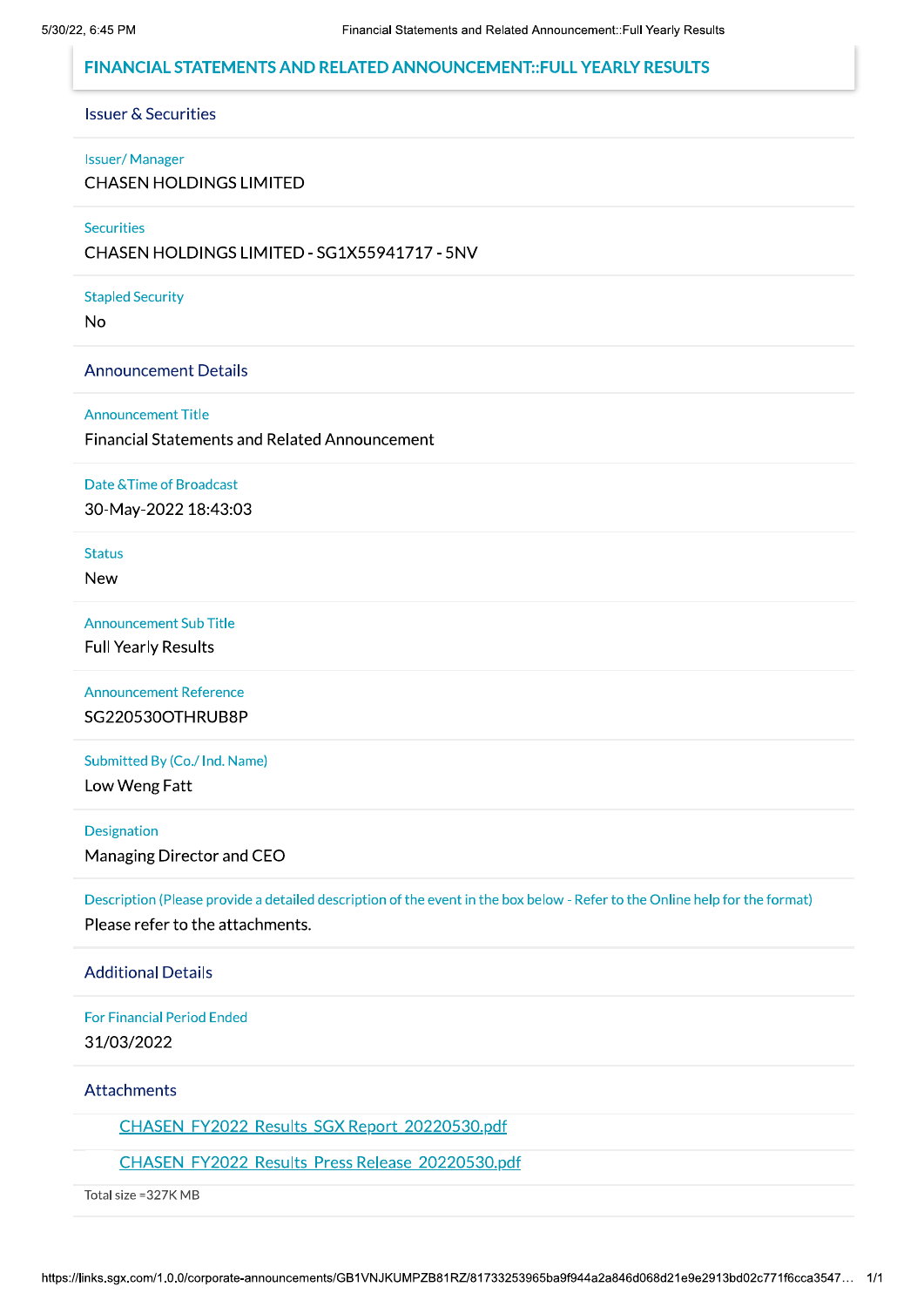

**CHASEN HOLDINGS LIMITED**  (Incorporated in the Republic of Singapore) Company registration number: 199906814G

### **CHASEN HOLDINGS LIMITED AND ITS SUBSIDIARIES**

### **CONDENSED FINANCIAL STATEMENTS**

**FOR THE FINANCIAL YEAR ENDED 31 MARCH 2022**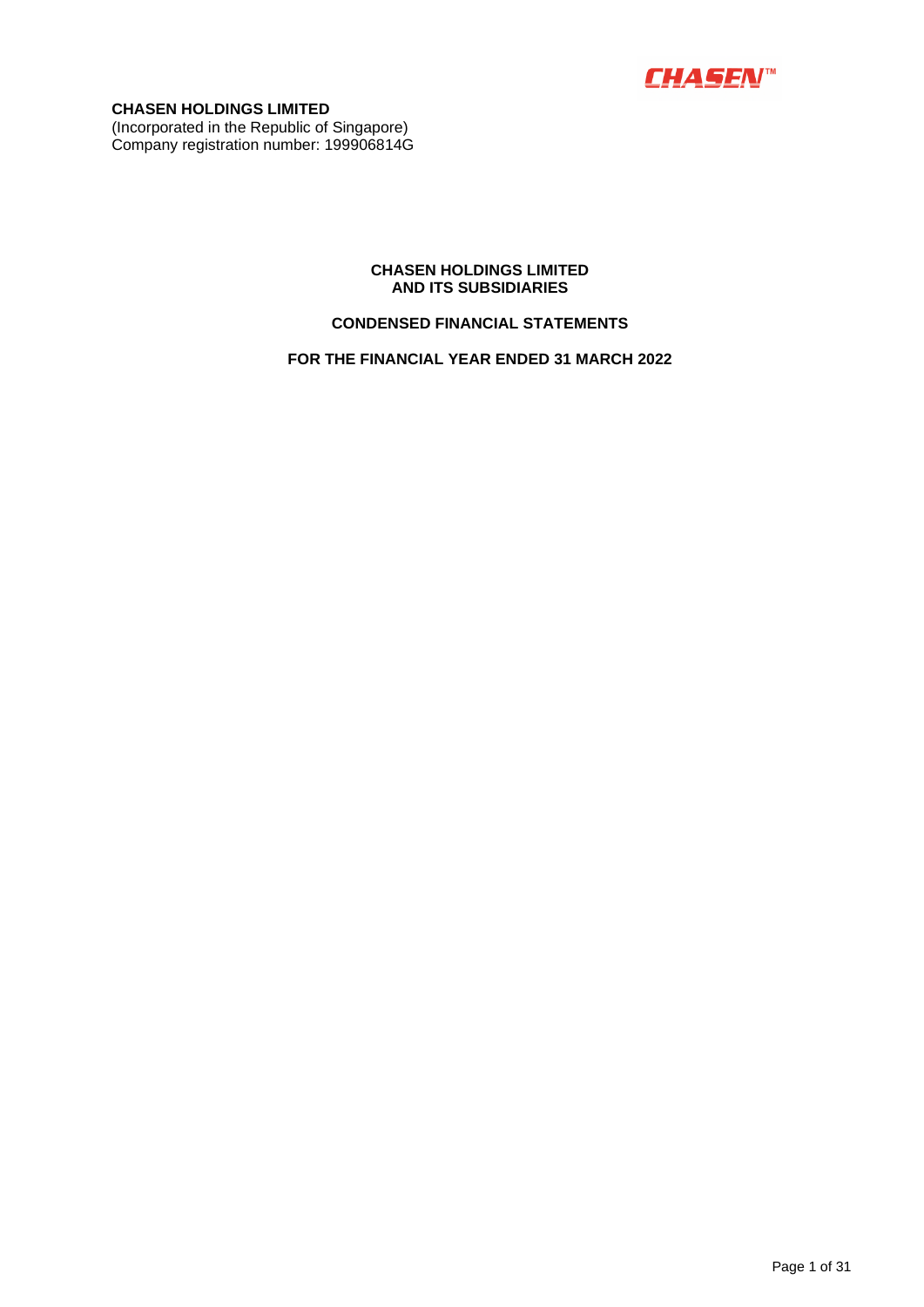

(Incorporated in the Republic of Singapore) Company registration number: 199906814G

### **Table of Contents**

| A. Condensed interim consolidated statement of profit or loss and other comprehensive income  3 |  |
|-------------------------------------------------------------------------------------------------|--|
|                                                                                                 |  |
|                                                                                                 |  |
|                                                                                                 |  |
|                                                                                                 |  |
|                                                                                                 |  |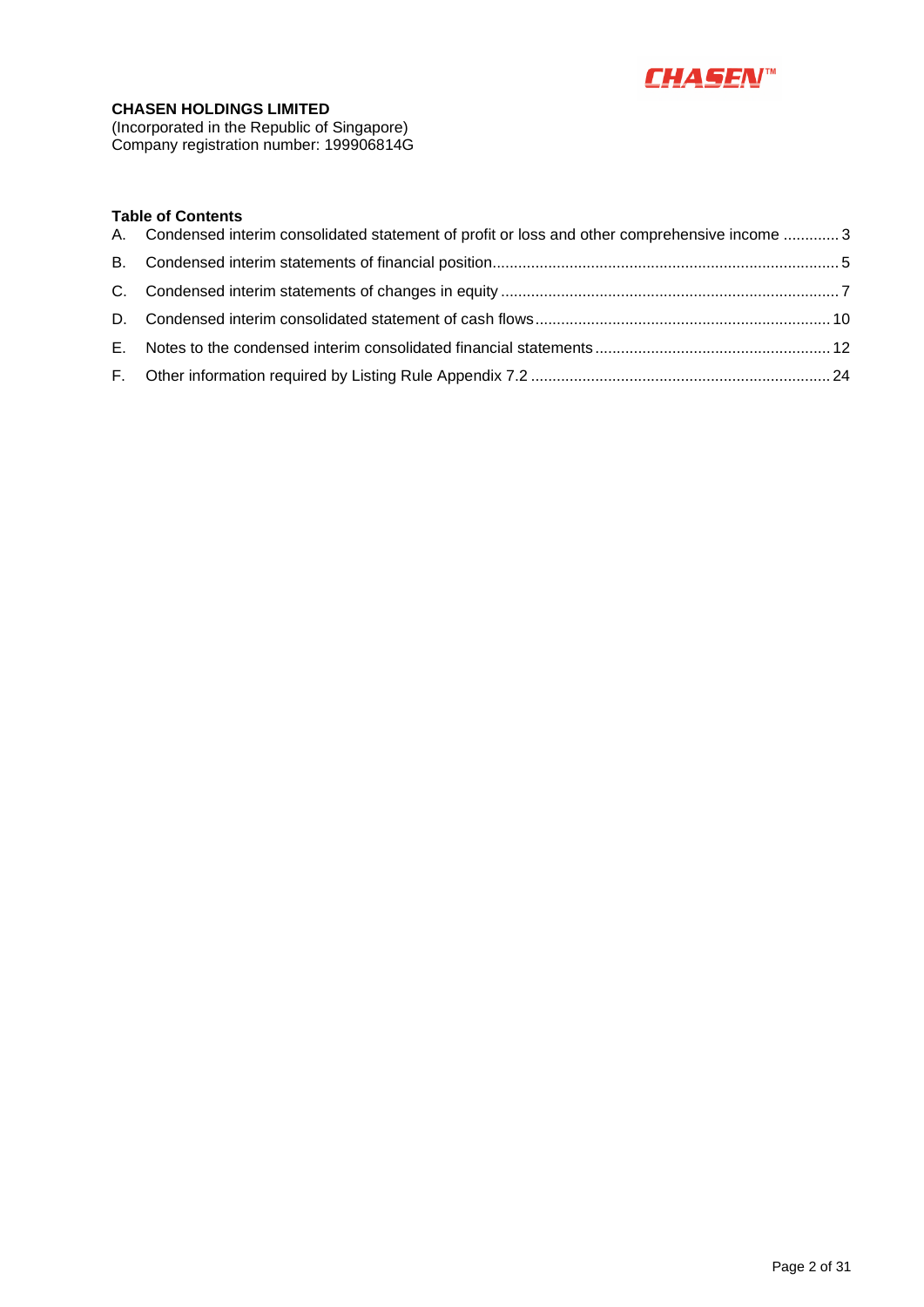

(Incorporated in the Republic of Singapore) Company registration number: 199906814G

# **A. Condensed interim consolidated statement of profit or loss and other comprehensive income**

|                                     | Group                  |                      |             |                             | Group                |             |  |
|-------------------------------------|------------------------|----------------------|-------------|-----------------------------|----------------------|-------------|--|
|                                     | Second half year ended |                      |             | <b>Financial year ended</b> |                      |             |  |
|                                     | 31-Mar-22<br>S\$'000   | 31-Mar-21<br>S\$'000 | Change<br>% | 31-Mar-22<br>S\$'000        | 31-Mar-21<br>S\$'000 | Change<br>% |  |
| <b>Revenue</b>                      | 81,227                 | 72,356               | 12%         | 165,194                     | 130,723              | 26%         |  |
| Cost of sales                       | (67,299)               | (59,711)             | $-13%$      | 136, 102                    | (106,464)            | $-28%$      |  |
| <b>Gross profit</b>                 | 13,928                 | 12,645               | 10%         | 29,092                      | 24,259               | 20%         |  |
| Other operating income              | 2,170                  | 2,020                | 7%          | 4,830                       | 5,444                | $-11%$      |  |
| Distribution and selling expenses   | (2,961)                | (3, 249)             | 9%          | (6, 435)                    | (6, 745)             | 5%          |  |
| Administrative expenses             | (7,013)                | (7,635)              | 8%          | (15, 373)                   | (14, 460)            | $-6%$       |  |
| Other operating expenses            | (1, 849)               | (755)                | $-145%$     | (2,950)                     | (1,769)              | $-67%$      |  |
| Finance expenses                    | (1, 535)               | (1,017)              | $-51%$      | (2,681)                     | (2,099)              | $-28%$      |  |
| Profit before income tax            | 2,740                  | 2,009                | 36%         | 6,483                       | 4,630                | 40%         |  |
| Income tax expense                  | (1, 246)               | (607)                | $-105%$     | (2,231)                     | (1, 188)             | $-88%$      |  |
| Net profit for the financial period | 1,494                  | 1,402                | 7%          | 4,252                       | 3,442                | 24%         |  |
| Profit attributable to:             |                        |                      |             |                             |                      |             |  |
| Equity holders of the Company       | 1,459                  | 664                  | 120%        | 3,106                       | 1,737                | 79%         |  |
| Non-controlling interests           | 35                     | 738                  | $-95%$      | 1,146                       | 1,705                | $-33%$      |  |
| Net profit for the financial period | 1,494                  | 1,402                | 7%          | 4,252                       | 3,442                | 24%         |  |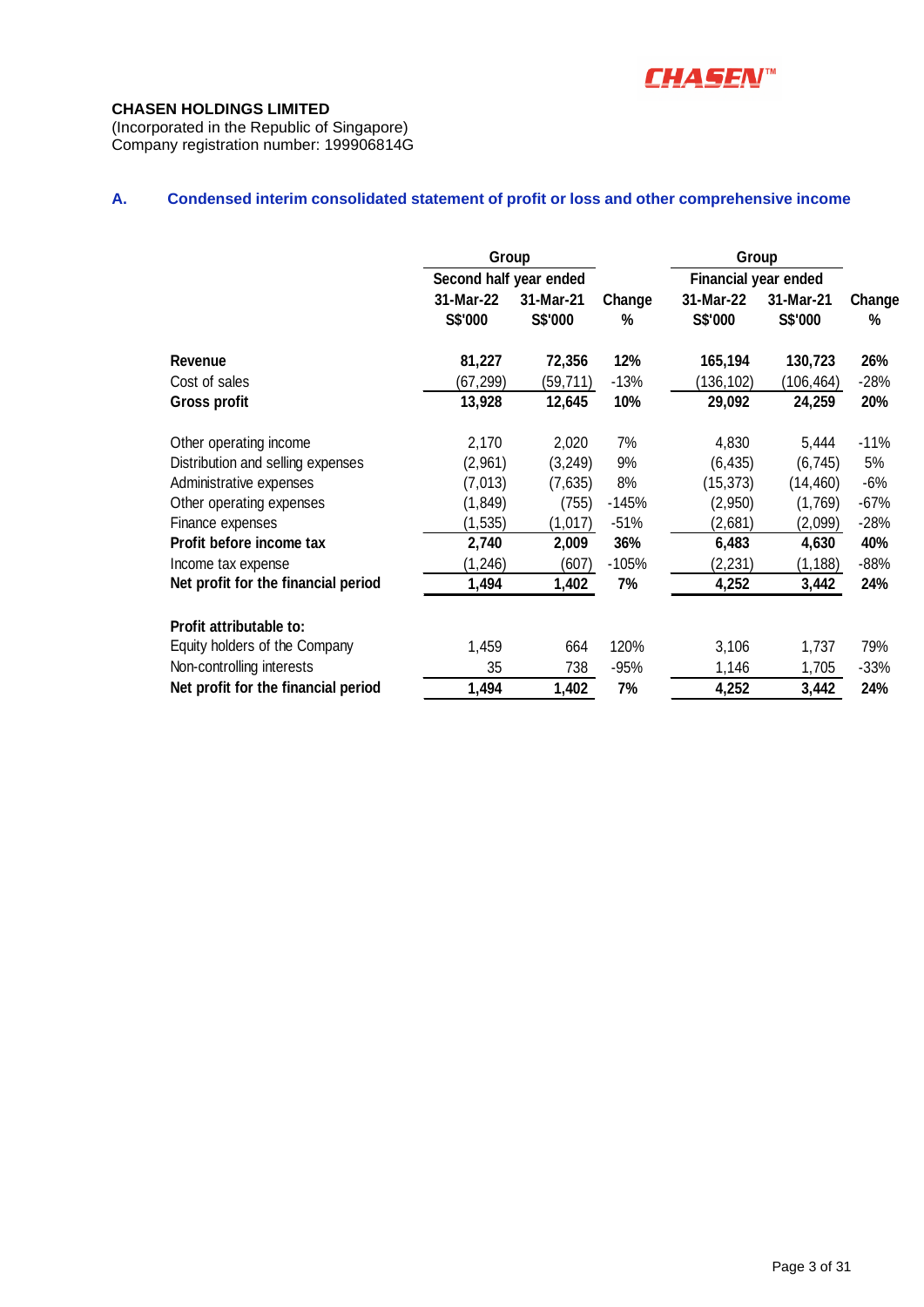

(Incorporated in the Republic of Singapore) Company registration number: 199906814G

### **Condensed interim consolidated statement of profit or loss and other comprehensive income (Cont'd)**

|                                                                               | Group                                                 |                      |             | Group                                        |                             |             |
|-------------------------------------------------------------------------------|-------------------------------------------------------|----------------------|-------------|----------------------------------------------|-----------------------------|-------------|
|                                                                               | Second half year ended<br>31-Mar-22<br><b>S\$'000</b> | 31-Mar-21<br>S\$'000 | Change<br>% | Financial year ended<br>31-Mar-22<br>S\$'000 | 31-Mar-21<br><b>S\$'000</b> | Change<br>% |
| Net profit for the financial period                                           | 1,494                                                 | 1,402                | 7%          | 4,252                                        | 3,442                       | 24%         |
| Other comprehensive (loss)/income:<br>Net loss on fair value changes of other |                                                       |                      |             |                                              |                             |             |
| investments<br>Exchange differences on translating foreign                    | (4,632)                                               | (523)                | N.M.        | (4, 632)                                     | (523)                       | N.M.        |
| operations<br>Realisation of reserve upon deregistration of                   | 230                                                   | 49                   | N.M.        | 480                                          | (122)                       | N.M.        |
| subsidiaries<br>Revaluation gains on property, plant and                      |                                                       | (20)                 | 100%        |                                              | (20)                        | 100%        |
| equipment                                                                     | 4,830                                                 | 6,101                | $-21%$      | 4,830                                        | 6,101                       | $-21%$      |
| Other comprehensive income for the<br>financial period, net of tax            | 428                                                   | 5,607                | $-92%$      | 678                                          | 5,436                       | $-88%$      |
| Total comprehensive income for the<br>financial period                        | 1,922                                                 | 7,009                | $-73%$      | 4,930                                        | 8,878                       | $-44%$      |
| Total comprehensive income attributable<br>to:                                |                                                       |                      |             |                                              |                             |             |
| Owners of the Company                                                         | 1,675                                                 | 6,273                | $-73%$      | 3,574                                        | 7,196                       | $-50%$      |
| Non-controlling interests                                                     | 247                                                   | 736                  | $-66%$      | 1,356                                        | 1,682                       | $-19%$      |
| Total comprehensive income for the<br>financial period                        | 1,922                                                 | 7,009                | $-73%$      | 4,930                                        | 8,878                       | $-44%$      |

Note: N.M. - Not meaningful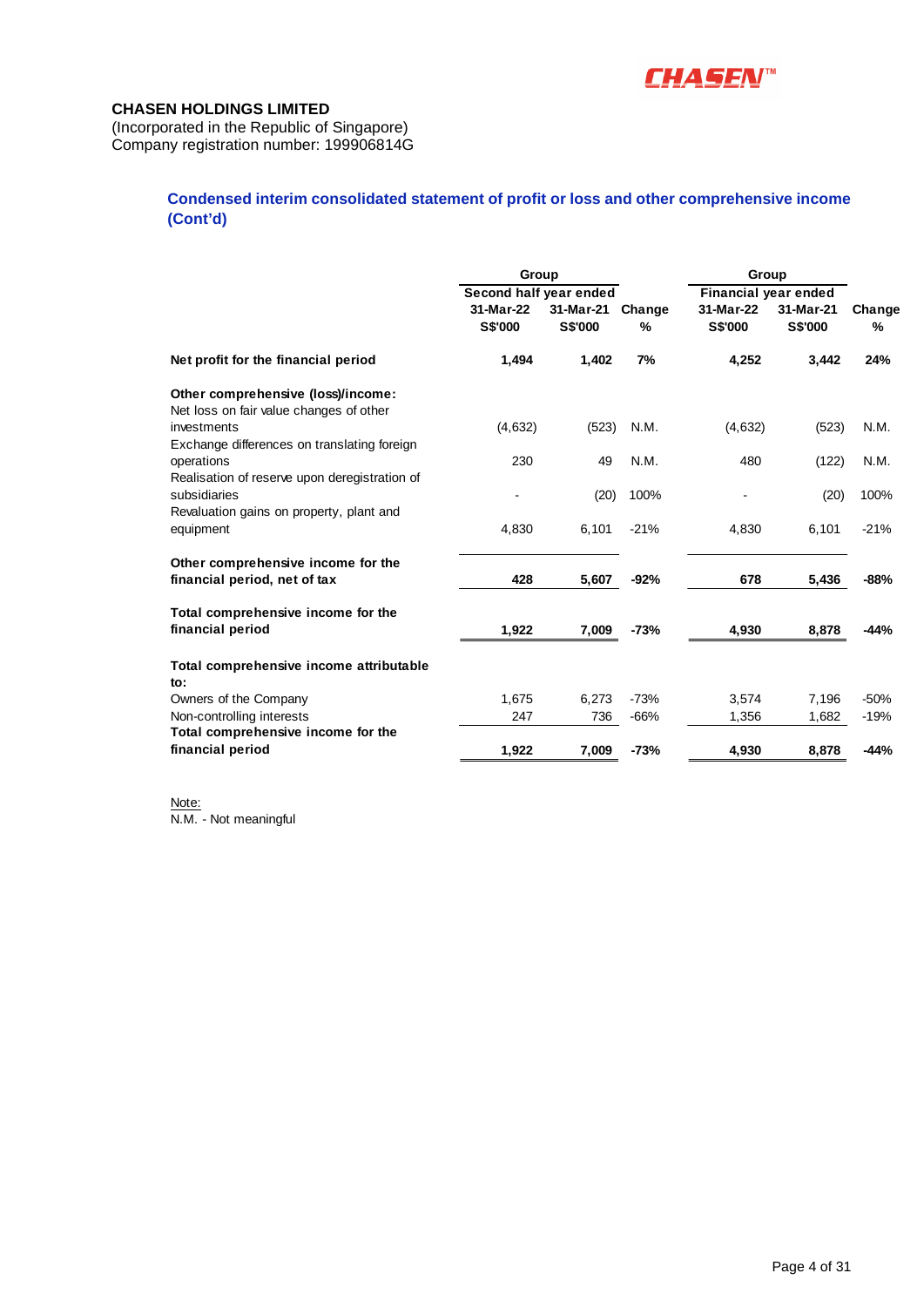

(Incorporated in the Republic of Singapore) Company registration number: 199906814G

# **B. Condensed interim statements of financial position**

|                                      | Group                                |                               | Company                              |                               |
|--------------------------------------|--------------------------------------|-------------------------------|--------------------------------------|-------------------------------|
|                                      | As at<br>31-Mar-22<br><b>S\$'000</b> | As at<br>31-Mar-21<br>S\$'000 | As at<br>31-Mar-22<br><b>S\$'000</b> | As at<br>31-Mar-21<br>S\$'000 |
| <b>ASSETS</b>                        |                                      |                               |                                      |                               |
| <b>Non-current assets</b>            |                                      |                               |                                      |                               |
| Investment properties                | 930                                  | 850                           | 6,000                                | 5,900                         |
| Property, plant and equipment        | 81,047                               | 70,877                        | 564                                  | 594                           |
| Investment in subsidiaries           |                                      |                               | 37,150                               | 37,150                        |
| Investment in associate              |                                      |                               |                                      |                               |
| Goodwill on consolidation            | 10,559                               | 10,559                        |                                      |                               |
| Intangible assets                    |                                      |                               |                                      |                               |
| Land use rights                      | 1,292                                | 1,254                         |                                      |                               |
| Club membership                      | 1                                    | 2                             |                                      |                               |
| Other investments                    |                                      | 4,632                         |                                      |                               |
| Trade receivables                    | 271                                  |                               |                                      |                               |
| Other receivables, deposits and      |                                      |                               |                                      |                               |
| prepayments                          |                                      | 279                           |                                      |                               |
| Deferred tax assets                  | 1,251                                | 1,244                         |                                      |                               |
|                                      | 95,351                               | 89,697                        | 43,714                               | 43,644                        |
| <b>Current assets</b>                |                                      |                               |                                      |                               |
| Inventories                          | 8,157                                | 6,243                         |                                      |                               |
| Contract assets                      | 1,008                                | 1,009                         |                                      |                               |
| Trade receivables                    | 48,602                               | 43,680                        |                                      |                               |
| Other receivables, deposits and      |                                      |                               |                                      |                               |
| prepayments                          | 16,858                               | 15,301                        | 81                                   | 52                            |
| Amount due from subsidiaries         |                                      |                               | 45,725                               | 46,405                        |
| Cash and cash equivalents            | 19,132                               | 16,070                        | 326                                  | 470                           |
|                                      | 93,757                               | 82,303                        | 46,132                               | 46,927                        |
| <b>Total assets</b>                  | 189,108                              | 172,000                       | 89,846                               | 90,571                        |
|                                      |                                      |                               |                                      |                               |
| <b>EQUITY AND LIABILITIES</b>        |                                      |                               |                                      |                               |
| <b>Equity</b>                        |                                      |                               |                                      |                               |
| Share capital                        | 53,086                               | 53,086                        | 82,614                               | 82,614                        |
| Treasury shares                      | (145)                                | (145)                         | (145)                                | (145)                         |
| Other reserves                       | (630)                                | (834)                         | (5, 120)                             | (5, 120)                      |
| Retained profits                     | 12,181                               | 9,075                         | 1,535                                | 2,228                         |
| Equity attributable to owners of the |                                      |                               |                                      |                               |
| Company                              | 64,492                               | 61,182                        | 78,884                               | 79,577                        |
| Non-controlling interests            | 7,066                                | 5,486                         |                                      |                               |
| <b>Total equity</b>                  | 71,558                               | 66,668                        | 78,884                               | 79,577                        |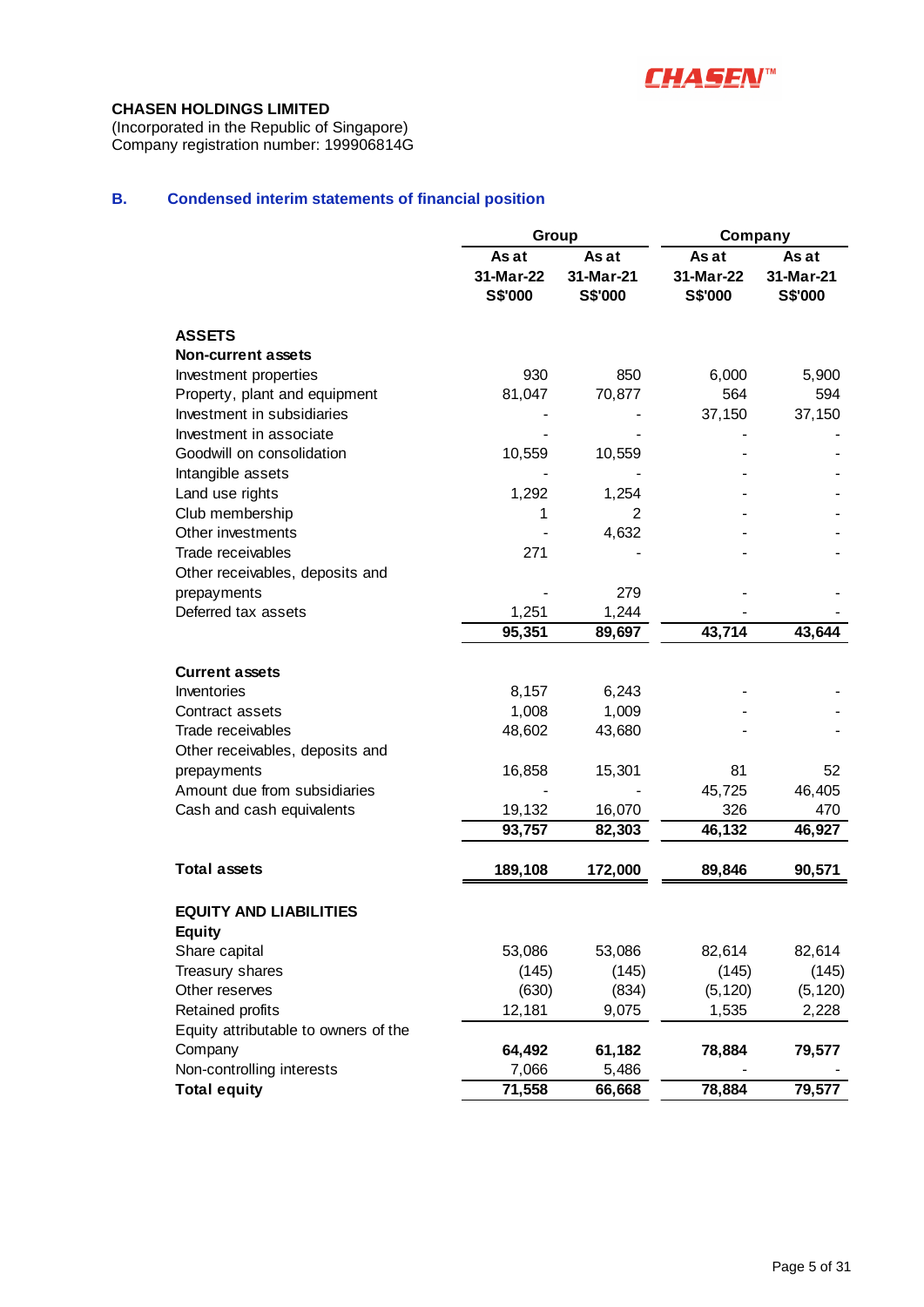

(Incorporated in the Republic of Singapore) Company registration number: 199906814G

### **B. Condensed interim statements of financial position (Cont'd)**

|                                     | Group                         |                               | Company                       |                               |  |
|-------------------------------------|-------------------------------|-------------------------------|-------------------------------|-------------------------------|--|
|                                     | As at<br>31-Mar-22<br>S\$'000 | As at<br>31-Mar-21<br>S\$'000 | As at<br>31-Mar-22<br>S\$'000 | As at<br>31-Mar-21<br>S\$'000 |  |
| <b>Non-current liabilities</b>      |                               |                               |                               |                               |  |
| Bank loans                          | 23,132                        | 21,115                        | 3,548                         | 5,120                         |  |
| Lease liabilities                   | 12,043                        | 8,272                         | 568                           | 591                           |  |
| Deferred tax liabilities            | 3,732                         | 2,367                         |                               |                               |  |
|                                     | 38,907                        | 31,754                        | 4,116                         | 5,711                         |  |
| <b>Current liabilities</b>          |                               |                               |                               |                               |  |
| Bank loans                          | 41,686                        | 36,701                        | 6,391                         | 4,826                         |  |
| Lease liabilities                   | 7,485                         | 6,332                         | 22                            | 22                            |  |
| Trade payables                      | 18,747                        | 20,670                        |                               |                               |  |
| Other payables and accruals         | 9,635                         | 9,104                         | 433                           | 435                           |  |
| Income tax payable                  | 1,090                         | 771                           |                               |                               |  |
|                                     | 78,643                        | 73,578                        | 6,846                         | 5,283                         |  |
| <b>Total liabilities</b>            | 117,550                       | 105,332                       | 10,962                        | 10,994                        |  |
| <b>Total equity and liabilities</b> | 189,108                       | 172,000                       | 89,846                        | 90,571                        |  |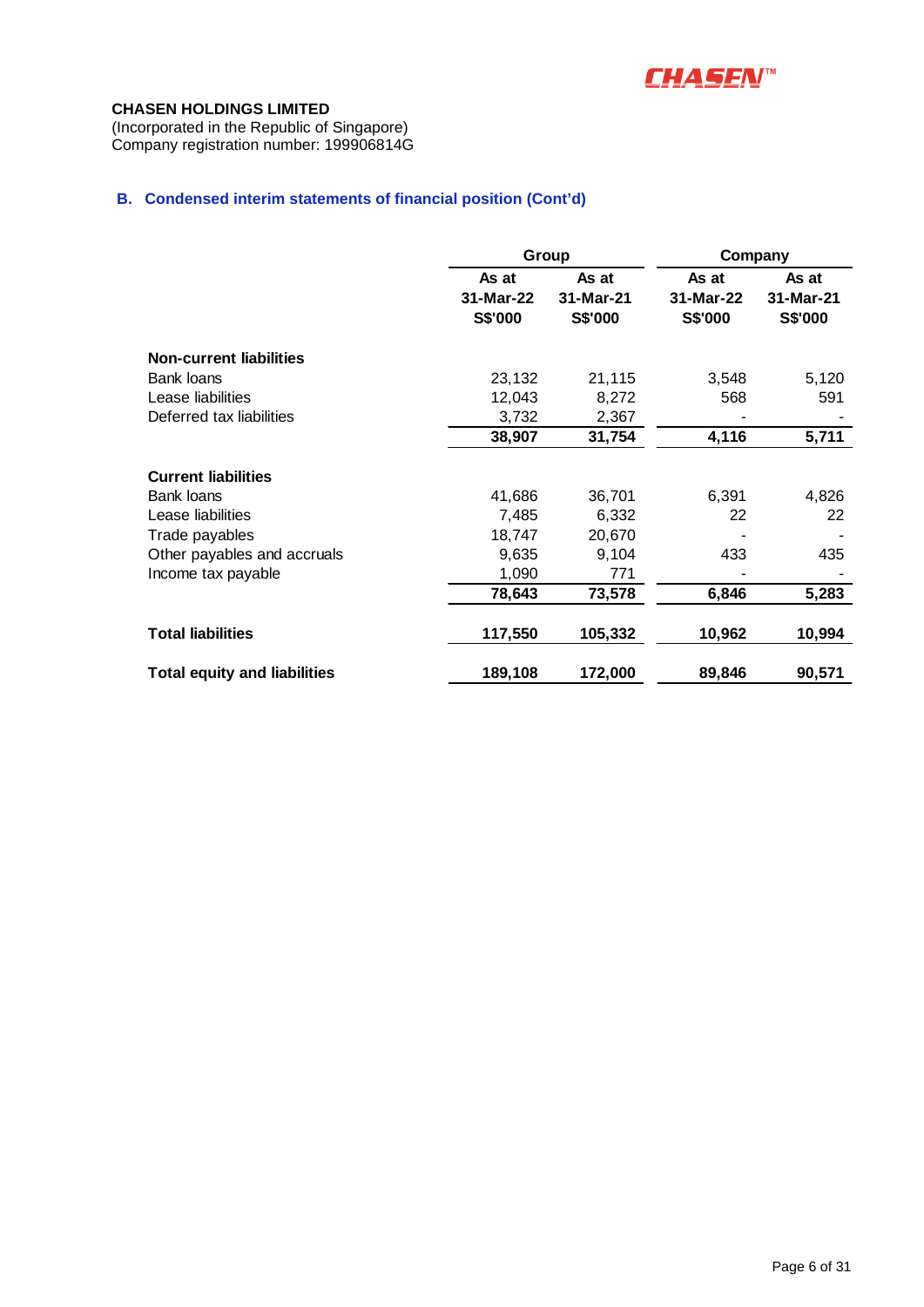

(Incorporated in the Republic of Singapore) Company registration number: 199906814G

### **C. Condensed interim statements of changes in equity**

| <b>Statements of Changes in Equity</b>                                                                          |                        |                |                  |                          |                          | Attributable to owners of the Company |                          |                                         |                                               |                                     |                                  |
|-----------------------------------------------------------------------------------------------------------------|------------------------|----------------|------------------|--------------------------|--------------------------|---------------------------------------|--------------------------|-----------------------------------------|-----------------------------------------------|-------------------------------------|----------------------------------|
|                                                                                                                 | <b>Total</b><br>equity | <b>Total</b>   | Share<br>capital | Treasury<br>shares       | Retained<br>profits      | Other<br>reserves,<br><b>Total</b>    | Capital<br>reserve       | <b>Assets</b><br>revaluation<br>reserve | Foreign<br>currency<br>translation<br>reserve | Fair value<br>adjustment<br>reserve | Non-<br>controlling<br>interests |
| Group                                                                                                           | S\$'000                | S\$'000        | <b>S\$'000</b>   | <b>S\$'000</b>           | <b>S\$'000</b>           | S\$'000                               | <b>S\$'000</b>           | <b>S\$'000</b>                          | S\$'000                                       | S\$'000                             | <b>S\$'000</b>                   |
| Balance as at 1 April 2021                                                                                      | 66,668                 | 61,182         | 53,086           | (145)                    | 9,075                    | (834)                                 | (491)                    | 6,101                                   | (1,224)                                       | (5, 220)                            | 5,486                            |
| Profit for the financial period                                                                                 | 4,252                  | 3,106          |                  |                          | 3,106                    |                                       |                          |                                         |                                               |                                     | 1,146                            |
| Other comprehensive income / (loss) for the<br>period                                                           |                        |                |                  |                          |                          |                                       |                          |                                         |                                               |                                     |                                  |
| Exchange differences on translating foreign<br>operations<br>Net loss on fair value changes of financial assets | 480                    | 448            |                  |                          |                          | 448                                   |                          |                                         | 448                                           |                                     | 32                               |
| through other comprehensive income                                                                              | (4,632)                | (4,632)        |                  |                          |                          | (4,632)                               |                          |                                         |                                               | (4,632)                             |                                  |
| Gain on revaluation of property, plant and equipment<br>Realisation of reserve upon deregistration of           | 4,830                  | 4,652          |                  |                          |                          | 4,652                                 |                          | 4,652                                   |                                               |                                     | 178                              |
| subsidiary                                                                                                      |                        |                |                  |                          |                          |                                       |                          |                                         |                                               |                                     |                                  |
| Other comprehensive loss for the period, net<br>Total comprehensive income / (loss) for the                     | 678                    | 468            | $\blacksquare$   | ٠                        |                          | 468                                   | ٠                        | 4,652                                   | 448                                           | (4,632)                             | 210                              |
| period                                                                                                          | 4,930                  | 3,574          |                  |                          | 3,106                    | 468                                   |                          | 4,652                                   | 448                                           | (4,632)                             | 1,356                            |
| Contributions by and distributions to owners                                                                    |                        |                |                  |                          |                          |                                       |                          |                                         |                                               |                                     |                                  |
| Dividend paid to non-controling interest                                                                        | (80)                   | $\blacksquare$ | $\sim$           | $\overline{\phantom{a}}$ | $\overline{\phantom{a}}$ | $\blacksquare$                        | $\overline{\phantom{a}}$ | $\sim$                                  | $\sim$                                        |                                     | (80)                             |
| Total contributions by and distributions to<br>owners                                                           | (80)                   |                | $\blacksquare$   |                          |                          |                                       | $\blacksquare$           |                                         |                                               |                                     | (80)                             |
| Changes in ownership interest in subsidiary                                                                     |                        |                |                  |                          |                          |                                       |                          |                                         |                                               |                                     |                                  |
| Reduction of interest in a subsidiary without loss of                                                           |                        |                |                  |                          |                          |                                       |                          |                                         |                                               |                                     |                                  |
| control                                                                                                         |                        | (240)          |                  |                          |                          | (240)                                 | (240)                    |                                         |                                               |                                     | 240                              |
| Total changes in ownership interest in a                                                                        |                        | (240)          | $\sim$           | $\blacksquare$           | $\overline{\phantom{a}}$ | (240)                                 | (240)                    | $\blacksquare$                          | $\blacksquare$                                |                                     | 240                              |
| Transaction with non-controlling interests                                                                      |                        |                |                  |                          |                          |                                       |                          |                                         |                                               |                                     |                                  |
| Additional capital investment in a subsidiaries                                                                 | 40                     | (24)           | $\blacksquare$   | $\blacksquare$           | $\blacksquare$           | (24)                                  | (24)                     | $\sim$                                  | $\sim$                                        |                                     | 64                               |
| <b>Total Transaction with non-controlling</b>                                                                   | 40                     | (24)           | $\blacksquare$   | $\blacksquare$           |                          | (24)                                  | (24)                     | $\blacksquare$                          | $\blacksquare$                                |                                     | 64                               |
|                                                                                                                 |                        |                |                  |                          |                          |                                       |                          |                                         |                                               |                                     |                                  |
| Balance as at 31 March 2022                                                                                     | 71,558                 | 64,492         | 53,086           | (145)                    | 12,181                   | (630)                                 | (755)                    | 10,753                                  | (776)                                         | (9, 852)                            | 7,066                            |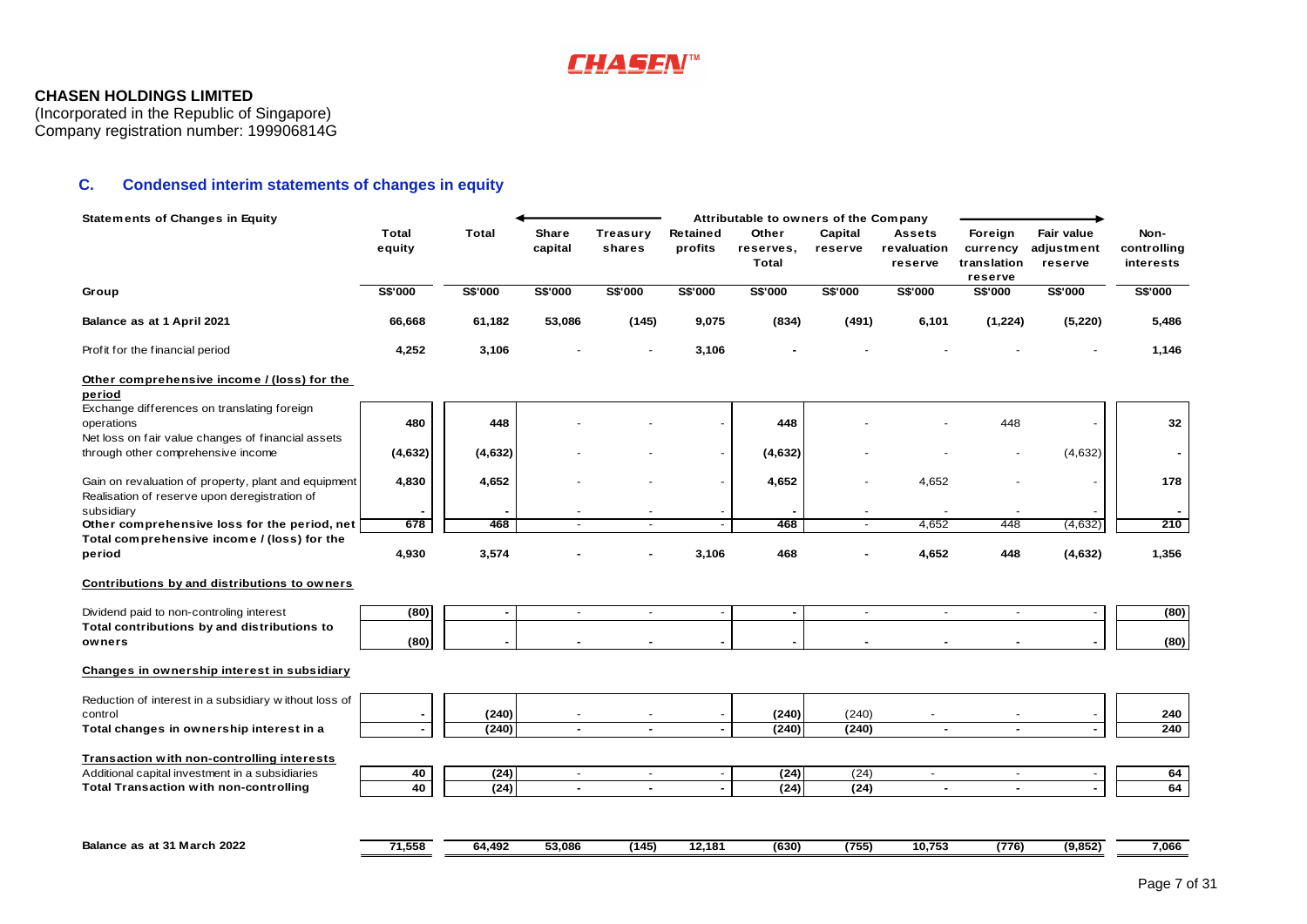

(Incorporated in the Republic of Singapore) Company registration number: 199906814G

# **C. Condensed interim statements of changes in equity (Cont'd)**

| <b>Statements of Changes in Equity</b>                    |                     |                |                          |                    |                          | Attributable to owners of the Company |                          |                                         |                                               |                                            |                                  |
|-----------------------------------------------------------|---------------------|----------------|--------------------------|--------------------|--------------------------|---------------------------------------|--------------------------|-----------------------------------------|-----------------------------------------------|--------------------------------------------|----------------------------------|
|                                                           | <b>Total equity</b> | <b>Total</b>   | <b>Share</b><br>capital  | Treasury<br>shares | Retained<br>profits      | Other<br>reserves,<br>Total           | Capital<br>reserve       | <b>Assets</b><br>revaluation<br>reserve | Foreign<br>currency<br>translation<br>reserve | <b>Fair value</b><br>adjustment<br>reserve | Non-<br>controlling<br>interests |
| Group                                                     | <b>S\$'000</b>      | <b>S\$'000</b> | <b>S\$'000</b>           | <b>S\$'000</b>     | <b>S\$'000</b>           | S\$'000                               | S\$'000                  | S\$'000                                 | <b>S\$'000</b>                                | S\$'000                                    | <b>S\$'000</b>                   |
| Balance as at 1 April 2020                                | 58,222              | 53,854         | 53,086                   | (145)              | 7,267                    | (6, 354)                              | (560)                    |                                         | (1,097)                                       | (4,697)                                    | 4,368                            |
| Profit for the financial year                             | 3,442               | 1,737          |                          |                    | 1,737                    |                                       |                          |                                         |                                               |                                            | 1,705                            |
| Other comprehensive income/(loss) for                     |                     |                |                          |                    |                          |                                       |                          |                                         |                                               |                                            |                                  |
| the year                                                  |                     |                |                          |                    |                          |                                       |                          |                                         |                                               |                                            |                                  |
| Exchange differences on translating foreign<br>operations | (122)               | (99)           |                          |                    |                          | (99)                                  |                          |                                         | (99)                                          |                                            | (23)                             |
| Net loss on fair value changes of financial               |                     |                |                          |                    |                          |                                       |                          |                                         |                                               |                                            |                                  |
| assets throguh other comprehensive                        |                     |                |                          |                    |                          |                                       |                          |                                         |                                               |                                            |                                  |
| income                                                    | (523)               | (523)          |                          |                    |                          | (523)                                 |                          |                                         |                                               | (523)                                      |                                  |
| Gain on revaluation of property                           | 6,101               | 6,101          |                          |                    | $\overline{\phantom{a}}$ | 6,101                                 |                          | 6,101                                   |                                               |                                            |                                  |
| Realisation of reserve upon deregistration of             |                     |                |                          |                    |                          |                                       |                          |                                         |                                               |                                            |                                  |
| subsidiaries                                              | (20)                | (20)           |                          |                    | 71                       | (91)                                  | (71)                     |                                         | (20)                                          | $\overline{\phantom{a}}$                   | $\blacksquare$                   |
| Other comprehensive income/(loss) for                     |                     |                |                          |                    |                          |                                       |                          |                                         |                                               |                                            |                                  |
| the year, net of tax                                      | 5,436               | 5,459          |                          |                    | 71                       | 5,388                                 | (71)                     | 6,101                                   | (119)                                         | (523)                                      | (23)                             |
| Total comprehensive income/(loss) for                     |                     |                |                          |                    |                          |                                       |                          |                                         |                                               |                                            |                                  |
| the year                                                  | 8,878               | 7,196          |                          |                    | 1,808                    | 5,388                                 | (71)                     | 6,101                                   | (119)                                         | (523)                                      | 1,682                            |
| Changes in ownership interests in                         |                     |                |                          |                    |                          |                                       |                          |                                         |                                               |                                            |                                  |
| subsidiaries                                              |                     |                |                          |                    |                          |                                       |                          |                                         |                                               |                                            |                                  |
| Acquisition of a subsidiary without a                     |                     |                |                          |                    |                          |                                       |                          |                                         |                                               |                                            |                                  |
| change of control                                         | (401)               | 132            |                          |                    |                          | 132                                   | 140                      |                                         | (8)                                           |                                            | (533)                            |
| De-registration of subsidiaries                           | (31)                |                | $\overline{\phantom{a}}$ |                    | $\overline{\phantom{a}}$ |                                       | $\overline{\phantom{0}}$ |                                         | $\overline{\phantom{0}}$                      |                                            | (31)                             |
| Total transactions with owners in their                   |                     |                |                          |                    |                          |                                       |                          |                                         |                                               |                                            |                                  |
| capacity as owners                                        | (432)               | 132            |                          |                    | ٠                        | 132                                   | 140                      |                                         | (8)                                           | $\blacksquare$                             | (564)                            |
| Balance as at 31 March 2021                               | 66,668              | 61,182         | 53,086                   | (145)              | 9,075                    | (834)                                 | (491)                    | 6,101                                   | (1, 224)                                      | (5, 220)                                   | 5,486                            |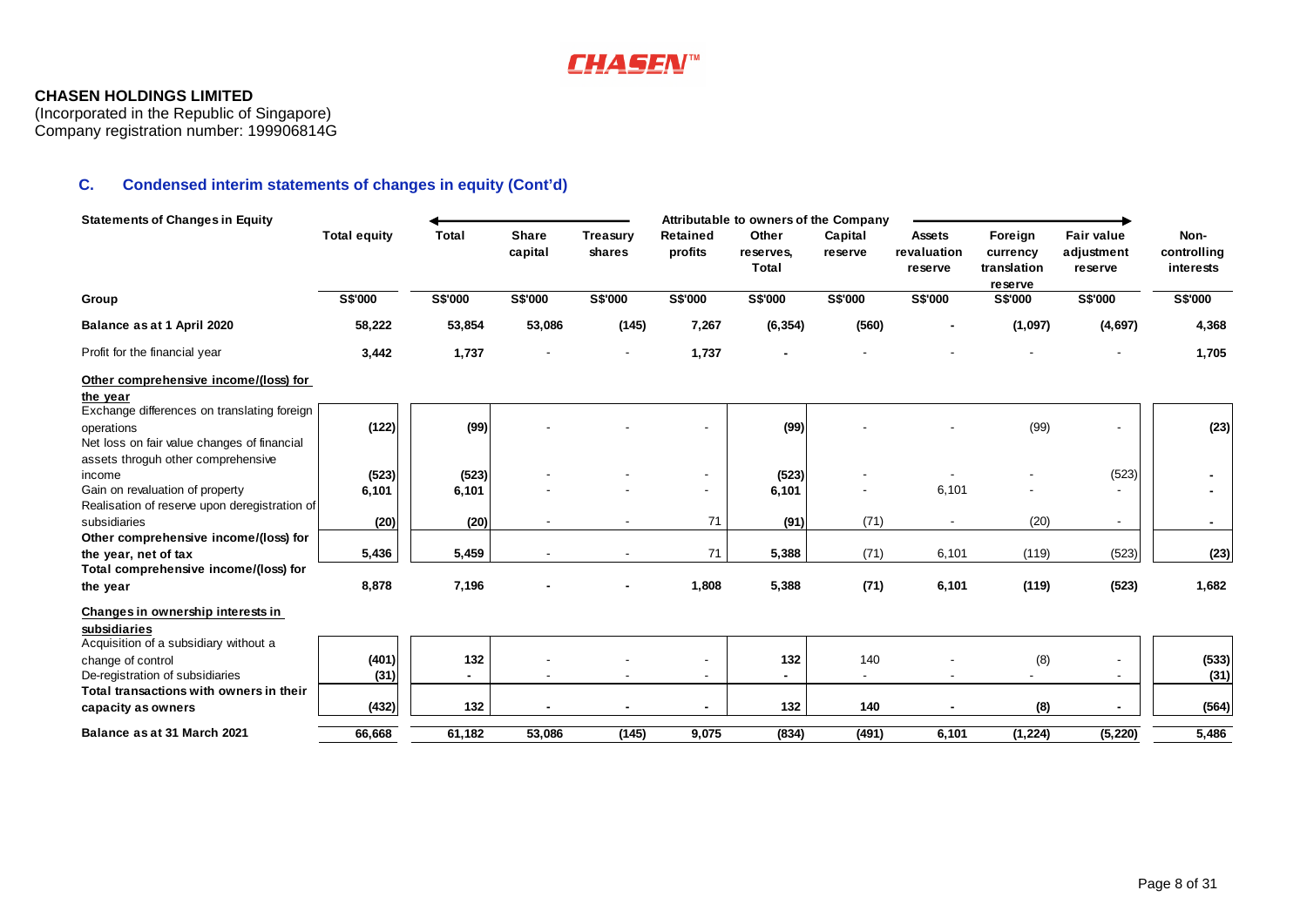# **CHASEN™**

### **CHASEN HOLDINGS LIMITED**

(Incorporated in the Republic of Singapore) Company registration number: 199906814G

# **C. Condensed interim statements of changes in equity (Cont'd)**

|                                                                                                                   | <b>Total equity</b> | <b>Share</b><br>capital | <b>Treasury</b><br>shares | <b>Retained</b><br>profits | Other<br>reserves,<br><b>Total</b> | <b>Capital</b><br>reserve | <b>Fair value</b><br>adjustment<br>reserve |
|-------------------------------------------------------------------------------------------------------------------|---------------------|-------------------------|---------------------------|----------------------------|------------------------------------|---------------------------|--------------------------------------------|
| Company                                                                                                           | S\$'000             | S\$'000                 | S\$'000                   | S\$'000                    | S\$'000                            | S\$'000                   | S\$'000                                    |
| Balance as at 1 April 2021                                                                                        | 79,577              | 82,614                  | (145)                     | 2,228                      | (5, 120)                           | 100                       | (5, 220)                                   |
| Loss for the financial period                                                                                     | (693)               |                         |                           | (693)                      |                                    |                           |                                            |
| Balance as at 31 March 2022                                                                                       | 78,884              | 82,614                  | (145)                     | 1,535                      | (5, 120)                           | 100                       | (5, 220)                                   |
|                                                                                                                   | <b>Total equity</b> | <b>Share</b><br>capital | <b>Treasury</b><br>shares | <b>Retained</b><br>profits | Other<br>reserves,<br><b>Total</b> | <b>Capital</b><br>reserve | <b>Fair value</b><br>adjustment<br>reserve |
| Company                                                                                                           | S\$'000             | S\$'000                 | S\$'000                   | S\$'000                    | S\$'000                            | S\$'000                   | S\$'000                                    |
| Balance as at 1 April 2020                                                                                        | 81,243              | 82,614                  | (145)                     | 3,371                      | (4, 597)                           | 100                       | (4, 697)                                   |
| Loss for the financial year                                                                                       | (1, 143)            |                         | $\blacksquare$            | (1, 143)                   |                                    |                           |                                            |
| Other comprehensive loss for the<br>period<br>Net loss on fair value changes of<br>financial assets through other |                     |                         |                           |                            |                                    |                           |                                            |
| comprehensive income                                                                                              | (523)               |                         | $\blacksquare$            | $\blacksquare$             | (523)                              | ۰                         | (523)                                      |
| Other comprehensive loss for the<br>period, net of tax                                                            | (523)               |                         |                           | ۰                          | (523)                              |                           | (523)                                      |
| Total comprehensive loss for the<br>period                                                                        | (1,666)             |                         |                           | (1, 143)                   | (523)                              |                           | (523)                                      |
| Balance as at 31 March 2021                                                                                       | 79,577              | 82,614                  | (145)                     | 2,228                      | (5, 120)                           | 100                       | (5, 220)                                   |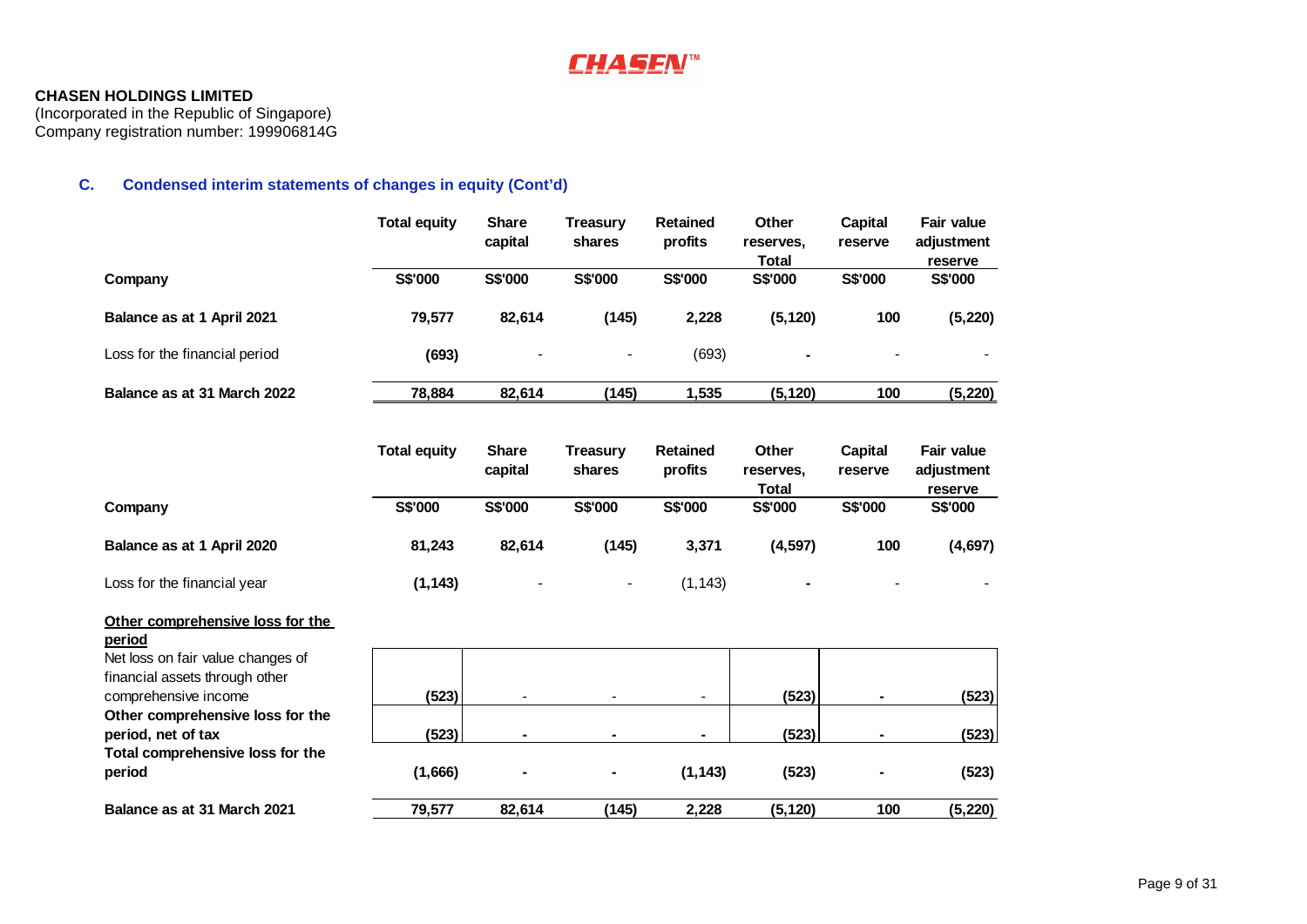

(Incorporated in the Republic of Singapore) Company registration number: 199906814G

### **D. Condensed interim consolidated statement of cash flows**

|                                                     | <b>Group</b>                |                |
|-----------------------------------------------------|-----------------------------|----------------|
|                                                     | <b>Financial year ended</b> |                |
|                                                     | 31-Mar-22                   | 31-Mar-21      |
|                                                     | <b>S\$'000</b>              | <b>S\$'000</b> |
| <b>Operating activities</b>                         |                             |                |
| <b>Profit before taxation</b>                       | 6,483                       | 4,630          |
| Loss allowance for trade receivables                | 1,556                       | 467            |
| Loss allowance for other receivables                | 282                         | 163            |
| Reversal of loss allowance on financial assets      | (573)                       | (561)          |
| Amortisation of club membership                     |                             | 1              |
| Amortisation of land use rights                     | 28                          | 19             |
| Bad debts written-off (trade)                       | 141                         | 92             |
| Bad debts written-off (non trade)                   |                             | 11             |
| Depreciation of property, plant and equipment       | 12,802                      | 11,041         |
| Fair value gain on investment property              | (80)                        |                |
| Interest expenses                                   | 2,681                       | 2,099          |
| Interest income                                     | (64)                        | (50)           |
| Gain on deregistration of subisidiaries             |                             | (8)            |
| Net gain on disposal of plant and equipment         | (37)                        | (40)           |
| Operating cash flows before working capital changes | 23,220                      | 17,864         |
| Inventories                                         | (1, 914)                    | (314)          |
| Contract assets and liabilities                     |                             | (225)          |
| Trade and other receivables                         | (7, 877)                    | (4, 881)       |
| Trade and other payables                            | (1, 492)                    | 9,481          |
| Cash generated from operations                      | 11,938                      | 21,925         |
| Income tax paid                                     | (1,653)                     | (874)          |
| Net cash generated from operating activities        | 10,285                      | 21,051         |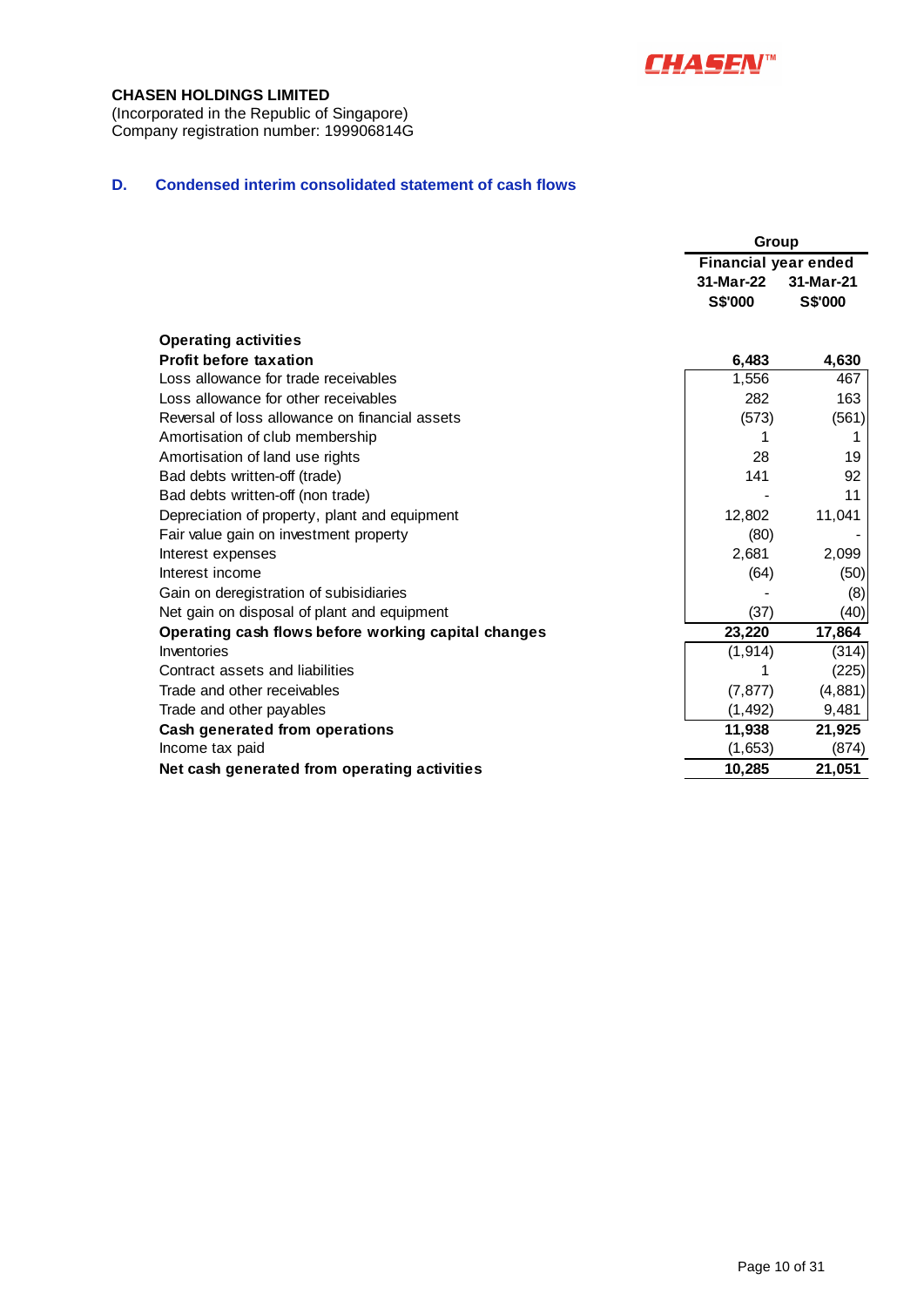

(Incorporated in the Republic of Singapore) Company registration number: 199906814G

### **D. Condensed interim consolidated statement of cash flows (Cont'd)**

|                                                                  | <b>Financial year ended</b>          |                             |  |
|------------------------------------------------------------------|--------------------------------------|-----------------------------|--|
|                                                                  | 31-Mar-22                            | 31-Mar-21                   |  |
|                                                                  | S\$'000                              | S\$'000                     |  |
| <b>Investing activities</b>                                      |                                      |                             |  |
| Acquisition of a subsidiary without change in control            |                                      | (305)                       |  |
| Additional capital investment by non-controlling interests       | 40                                   |                             |  |
| Interest received                                                | 64                                   | 50                          |  |
| Purchase of property, plant and equipment                        | (3,604)                              | (16, 478)                   |  |
| Proceeds from disposal of property, plant and equipment          | 147                                  | 195                         |  |
| Net cash outflows from deregistration of subsidiaries            |                                      | (27)                        |  |
| Effects of foreign currency re-alignment on investing activities | 329                                  | (253)                       |  |
| Net cash flows used in investing activities                      | (3,024)                              | (16, 818)                   |  |
| <b>Financing activities</b>                                      |                                      |                             |  |
| Dividend paid to non-controlling interests                       | (80)                                 |                             |  |
| Interest paid                                                    | (2,681)                              | (2,099)                     |  |
| Proceeds from bank loans                                         | 64,905                               | 75,874                      |  |
| Repayment of bank loans                                          | (58, 130)                            | (61, 732)                   |  |
| Repayment of lease liabilities                                   | (8, 243)                             | (7, 802)                    |  |
| Placement of pledged fixed deposits with banks                   | (896)                                | (271)                       |  |
| Net cash flows (used in) / generated from financing activities   | (5, 125)                             | 3,970                       |  |
| Net (decrease)/increase in cash and cash equivalents             | 2,135                                | 8,203                       |  |
| Effect of exchange rate changes on cash and cash equivalents     | 31                                   | (99)                        |  |
| Cash and cash equivalents at beginning of year                   | 13,876                               | 5,772                       |  |
| Cash and cash equivalents as at end of the financial year        | 16,042                               | 13,876                      |  |
|                                                                  |                                      |                             |  |
|                                                                  | Group<br><b>Financial year ended</b> |                             |  |
|                                                                  |                                      |                             |  |
|                                                                  | 31-Mar-22<br><b>S\$'000</b>          | 31-Mar-21<br><b>S\$'000</b> |  |

| Cash and cash equivalents    | 16,042  | 13,876   |
|------------------------------|---------|----------|
| Less: Fixed deposits pledged | (3,090) | (2, 194) |
|                              | 19.132  | 16,070   |
| Fixed deposits               | 4.334   | 2,359    |
| Cash and bank balances       | 14.798  | 13,711   |
|                              |         |          |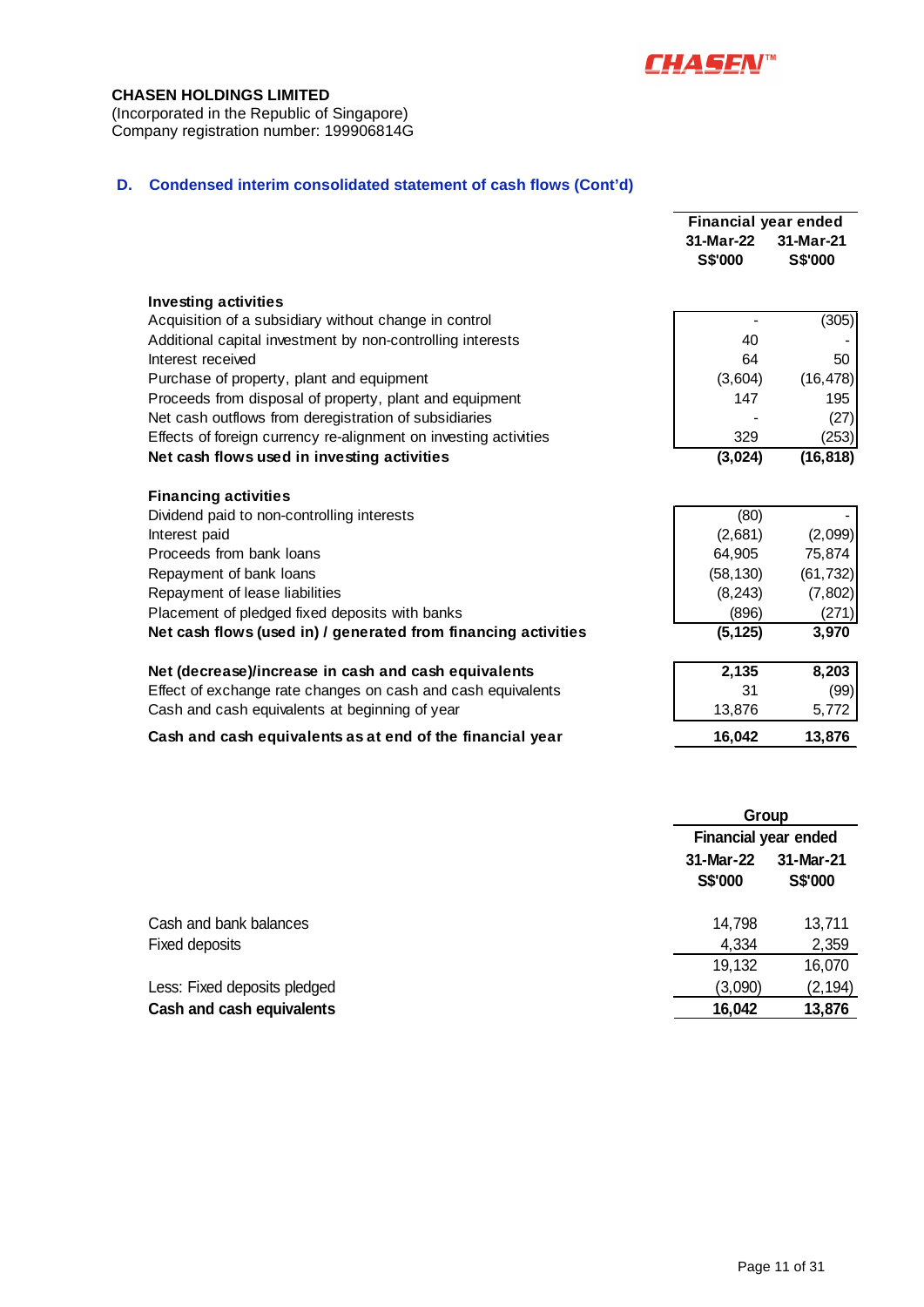

(Incorporated in the Republic of Singapore) Company registration number: 199906814G

### **E. Notes to the condensed interim consolidated financial statements**

### **1. Corporate information**

Chasen Holdings Limited (the "Company") (Registration Number: 199906814G) is a limited liability company incorporated and domiciled in Singapore and is listed on the Singapore Exchange Securities Trading Limited (the "SGX-ST").

The registered office and principal place of business of the Company is located at 18 Jalan Besut, Singapore 619571.

The principal activity of the Company is that of investment holding. The principal activities of the respective subsidiaries and associate are:

- (a) Specialist Relocation Solutions being the provision of specialist manpower equipped with specialized material handling tools, equipment and vehicles to relocate machinery and equipment of customers within their premises, from one location to another location within a country, or from one country to another. Being a strategic partner to its customers in the management of their global relocation needs through projects or maintenance contracts. The Group is equipped to handle very sensitive machinery and equipment in cleanroom and "raised floor" environment. It also manufactures customized wooden crates and pack machinery and equipment for Original Equipment Manufacturer ("OEM") based on their specifications, utilizing specialized packaging material before they are transported to their new locations.
- (b) Third Party Logistics being the provision of packaging, trucking, distribution, freight forwarding, non-bonded and bonded warehousing (with in-house customs clearance), cargo management and last mile services. The seamless cross-border trucking services are capable of delivering goods from Singapore through Peninsular Malaysia into Thailand, Myanmar and across Indo-China, Vietnam and into the People's Republic of China. Most of the Group's warehouses are air-conditioned and humidity-controlled, with floor load built for heavy equipment/machinery or racked for palletized goods storage. In addition, it includes complementary third-party logistics business activities for the provision of logistic services or support complementing Specialist Relocation and Technical and Engineering Business.
- (c) Technical & Engineering being the provision of design, fabrication and installation of steel structures, mechanical and electrical installations including hook-up for production facilities, parts refurbishment, engineering and spares support, facilities management and maintenance, contract manufacturing, process engineering services, 4G & 5G telecommunications, ordnance, solar panel installation, scaffolding equipment and services and construction activities.

### **2. Basis of Preparation**

The condensed interim financial statements for the financial year ended 31 March 2022 have been prepared in accordance with SFRS(I) 1-34 Interim Financial Reporting issued by the Accounting Standards Council Singapore. The condensed interim financial statements do not include all the information required for a complete set of financial statements. However, selected explanatory notes are included to explain events and transactions that are significant to an understanding of the changes in the Group's financial position and performance of the Group since the last annual financial statements for the year ended 31 March 2021.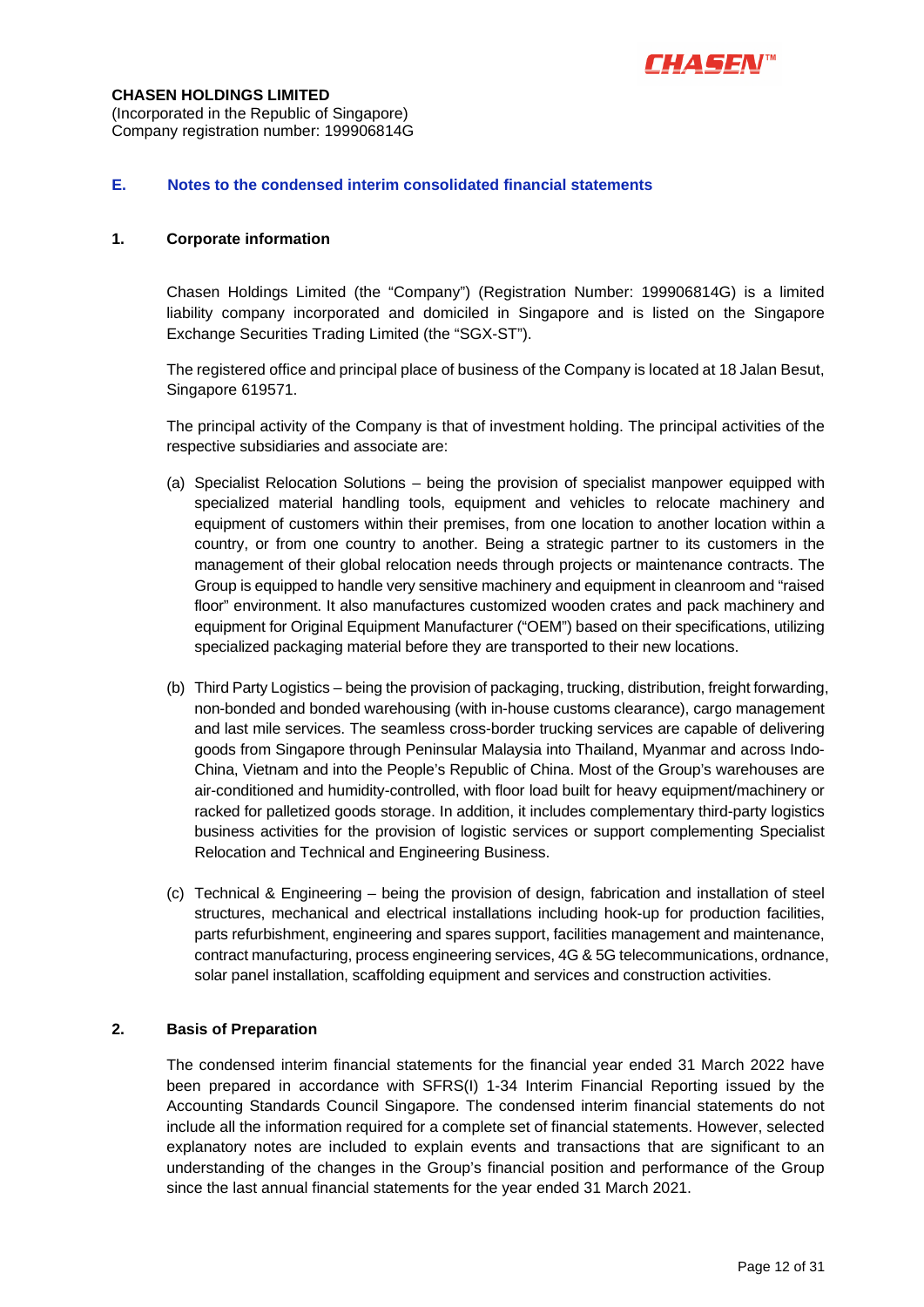

The accounting policies adopted are consistent with those of the previous financial year which were prepared in accordance with SFRS(I)s, except for the adoption of new and amended standards as set out in Note 2.1. The condensed interim financial statements are presented in Singapore dollar which is the Company's functional currency.

### **2.1. New and amended standards adopted by the Group**

A number of amendments to Standards have become applicable for the current reporting period. The Group did not have to change its accounting policies or make retrospective adjustments as a result of adopting those standards.

### **2.2. Use of judgements and estimates**

In preparing the condensed interim financial statements, management has made judgements, estimates and assumptions that affect the application of accounting policies and the reported amounts of assets and liabilities, income and expense.

Actual results may differ from these estimates. The significant judgements made by management in applying the Group's accounting policies and the key sources of estimation uncertainty were the same as those that applied to the consolidated financial statements as at and for the year ended 31 March 2021.

Estimates and underlying assumptions are reviewed on an ongoing basis. Revisions to accounting estimates are recognized in the period in which the estimates are revised and in any future periods affected.

#### **3. Seasonal operations**

The Group's businesses are not affected significantly by seasonal or cyclical factors during the financial period.

### **4. Segment and revenue information**

The Group is organized into business units based on their products and services, and has three reportable segments as follows:

- (a) Specialist Relocation Solutions
- (b) Third Party Logistics
- (c) Technical & Engineering

The Group's reportable segments are strategic business units that are organized based on their function and targeted customer groups. They are managed separately because each business unit requires different skill sets and marketing strategies. Management monitors the operating results of its business units separately for the purpose of making decisions about resource allocation and performance assessment.

The Group's operations are located in the following geographical locations:

- **Singapore**
- People's Republic of China ("PRC")
- **Malaysia**
- Vietnam
- United States of America ("USA")
- Thailand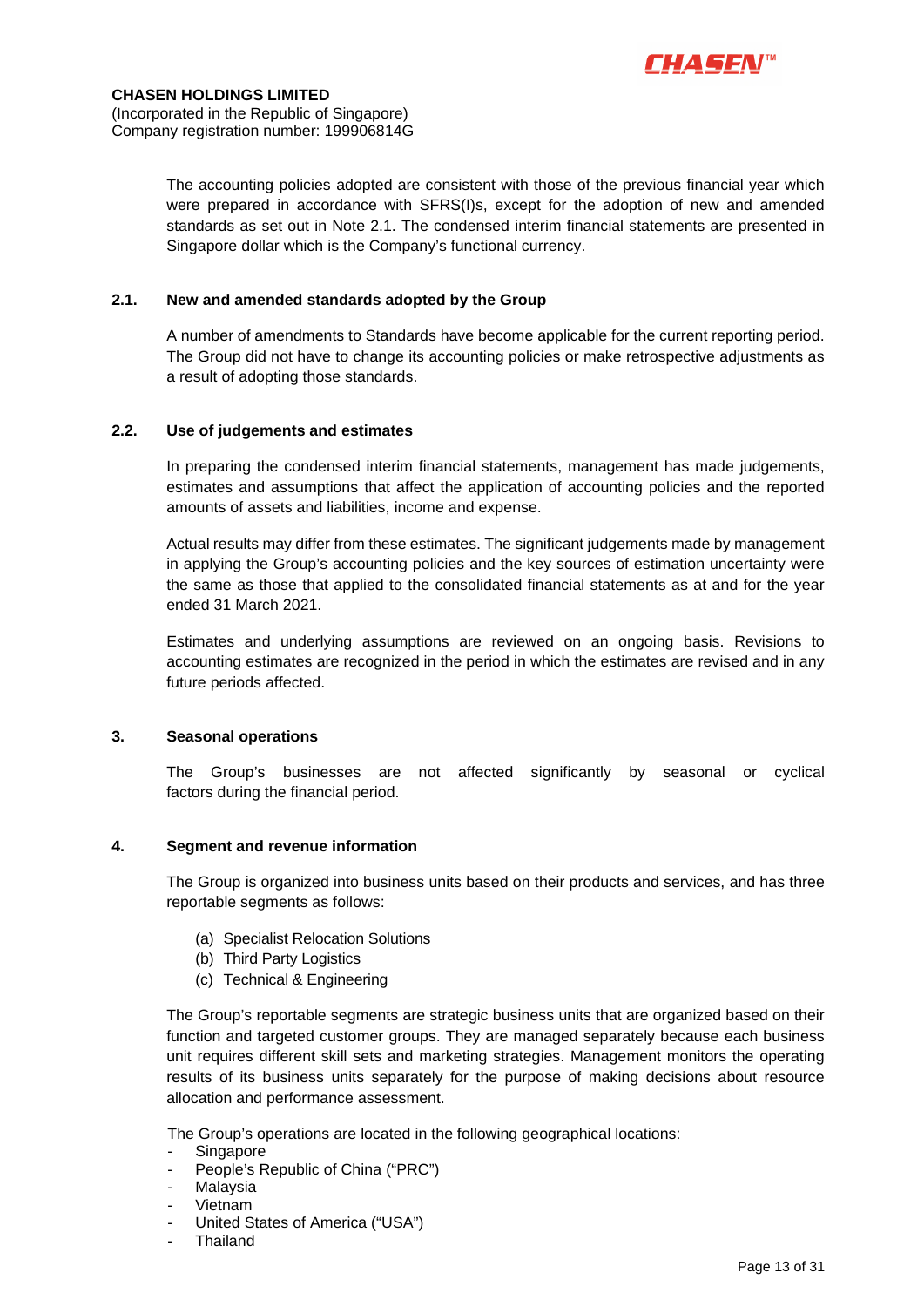

Segmentation revenue and expense are the operating revenue and expense reported in the Group's consolidation income statement that are directly attributable to a segment and the relevant portion of such revenue and expense that can be allocated on the reasonable basis to a segment.

Segmented assets consist principally of property, plant and equipment and trade receivables that are directly attributable to a segment.

Unallocated items comprised property, plant and equipment, other receivables, deposits and prepayments, fixed deposits, cash and cash equivalents, bank loan and overdrafts, trade payables, other payables and accruals, deferred taxation, income tax payable, obligations under finance lease payables, other operating income and expenses.

### **4.1. Reportable segments**

|                                    |                   | <b>Specialist</b>   |           |                              |                               | Technical &    |                     |           |
|------------------------------------|-------------------|---------------------|-----------|------------------------------|-------------------------------|----------------|---------------------|-----------|
|                                    | <b>Relocation</b> |                     |           | <b>Third Party logistics</b> | <b>Engineering</b>            | Total          |                     |           |
|                                    |                   |                     |           |                              | Financial year ended          |                |                     |           |
|                                    |                   | 31-Mar-22 31-Mar-21 |           |                              | 31-Mar-22 31-Mar-21 31-Mar-22 | 31-Mar-21      | 31-Mar-22 31-Mar-21 |           |
|                                    | <b>S\$'000</b>    | S\$'000             | S\$'000   | <b>S\$'000</b>               | S\$'000                       | <b>S\$'000</b> | S\$'000             | S\$'000   |
| Revenue:                           |                   |                     |           |                              |                               |                |                     |           |
| <b>External sales</b>              | 66,406            | 62,733              | 87,566    | 56,807                       | 35,638                        | 26,870         | 189,610             | 146,410   |
| Inter-segment revenue              | (1, 377)          | (1, 935)            | (22, 425) | (12, 914)                    | (614)                         | (838)          | (24, 416)           | (15,687)  |
| Total revenue                      | 65,029            | 60,798              | 65,141    | 43,893                       | 35,024                        | 26,032         | 165,194             | 130,723   |
| Results:                           |                   |                     |           |                              |                               |                |                     |           |
| Gross profit                       | 16,414            | 13,566              | 9,010     | 7,055                        | 3,668                         | 3,638          | 29,092              | 24,259    |
| Unallocated other operating income |                   |                     |           |                              |                               |                | 4,766               | 5,867     |
| Unallocated expenses               |                   |                     |           |                              |                               |                | (9,948)             | (11, 719) |
| Loss allowance on financial assets |                   |                     |           |                              |                               |                | (1,838)             | (630)     |
| Bad debt written off               |                   |                     |           |                              |                               |                | (141)               | (103)     |
| Depreciation and amotisation       |                   |                     |           |                              |                               |                | (12, 831)           | (11,061)  |
| Interest income                    |                   |                     |           |                              |                               |                | 64                  | 116       |
| Interest expense                   |                   |                     |           |                              |                               |                | (2,681)             | (2,099)   |
| Profit before income tax           |                   |                     |           |                              |                               |                | 6,483               | 4,630     |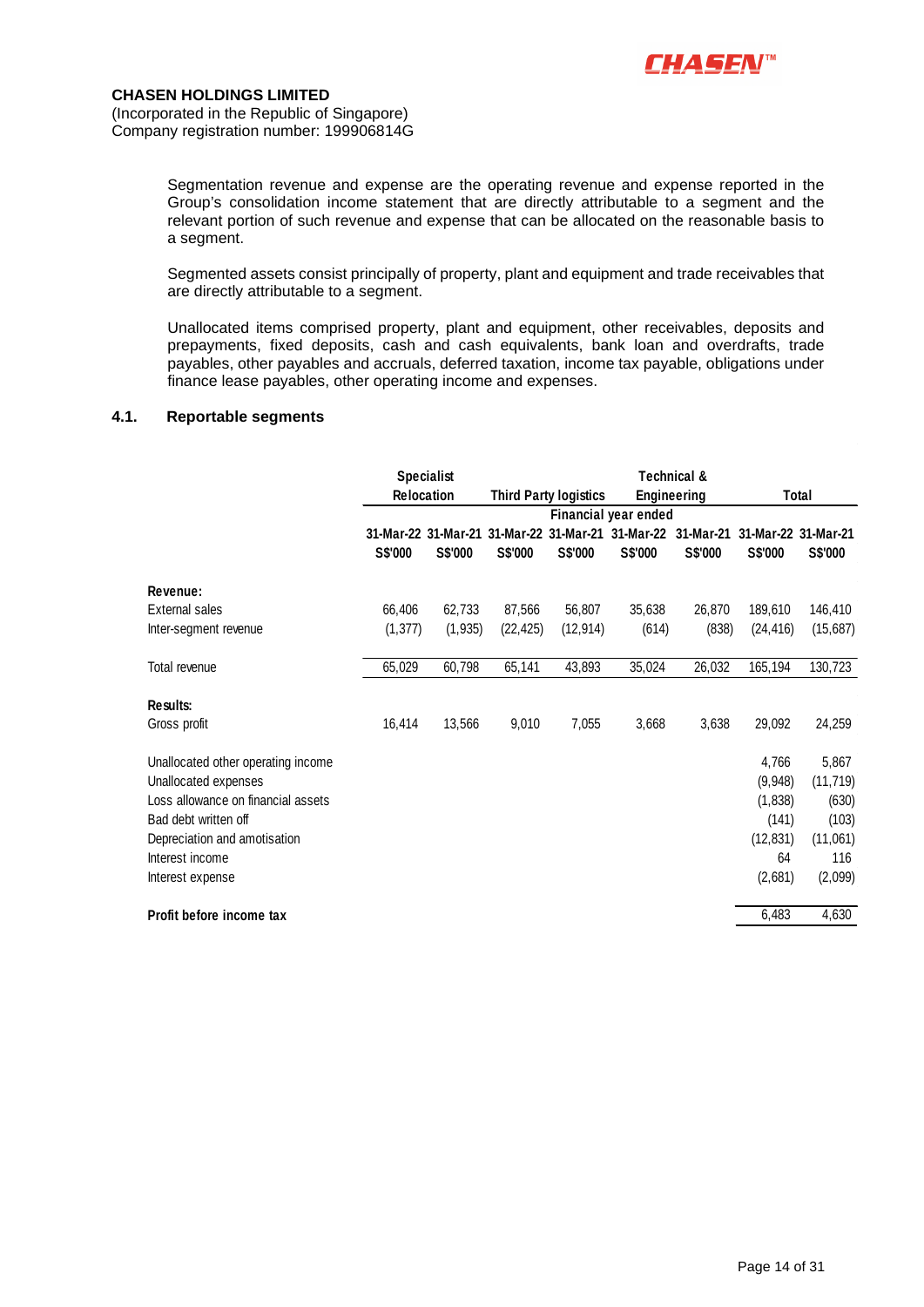

(Incorporated in the Republic of Singapore) Company registration number: 199906814G

### **4.2. Reportable segments (Cont'd)**

|                                     |         |                                                    |         |         |                               | <b>Technical &amp;</b> |         |                     |
|-------------------------------------|---------|----------------------------------------------------|---------|---------|-------------------------------|------------------------|---------|---------------------|
|                                     |         | <b>Specialist Relocation Third Party logistics</b> |         |         |                               | Engineering            |         | Total               |
|                                     |         |                                                    |         |         | <b>Financial year ended</b>   |                        |         |                     |
|                                     |         | 31-Mar-22 31-Mar-21                                |         |         | 31-Mar-22 31-Mar-21 31-Mar-22 | 31-Mar-21              |         | 31-Mar-22 31-Mar-21 |
|                                     | S\$'000 | S\$'000                                            | S\$'000 | S\$'000 | S\$'000                       | S\$'000                | S\$'000 | S\$'000             |
| Analysis by business segment        |         |                                                    |         |         |                               |                        |         |                     |
| Reportable segment assets:          |         |                                                    |         |         |                               |                        |         |                     |
| Allocated assets                    | 79,730  | 74,924                                             | 52,225  | 42,373  | 50,009                        | 48,906                 | 181.964 | 166,203             |
| Unallocated assets                  |         |                                                    |         |         |                               |                        | 7,144   | 5,797               |
| <b>Total assets</b>                 |         |                                                    |         |         |                               |                        | 189,108 | 172,000             |
| Reportable segment liabilities:     |         |                                                    |         |         |                               |                        |         |                     |
| Allocated liabilities               | 43,070  | 43,721                                             | 34,902  | 29,872  | 28,116                        | 20,301                 | 106,088 | 93,894              |
| Unallocated liabilities             |         |                                                    |         |         |                               |                        | 11,462  | 11,438              |
| <b>Total liabilities</b>            |         |                                                    |         |         |                               |                        | 117,550 | 105,332             |
| Other material non-cash items:      |         |                                                    |         |         |                               |                        |         |                     |
|                                     |         |                                                    |         |         |                               |                        |         |                     |
| Total depreciation and amortisation | 6,176   | 5,770                                              | 4,061   | 2,887   | 2,594                         | 2,404                  | 12,831  | 11,061              |
| Capital expenditure                 |         |                                                    |         |         |                               |                        |         |                     |
| -Property, plant and equipment      | 886     | 1,345                                              | 4,399   | 16,274  | 1,013                         | 1,162                  | 6,298   | 18,781              |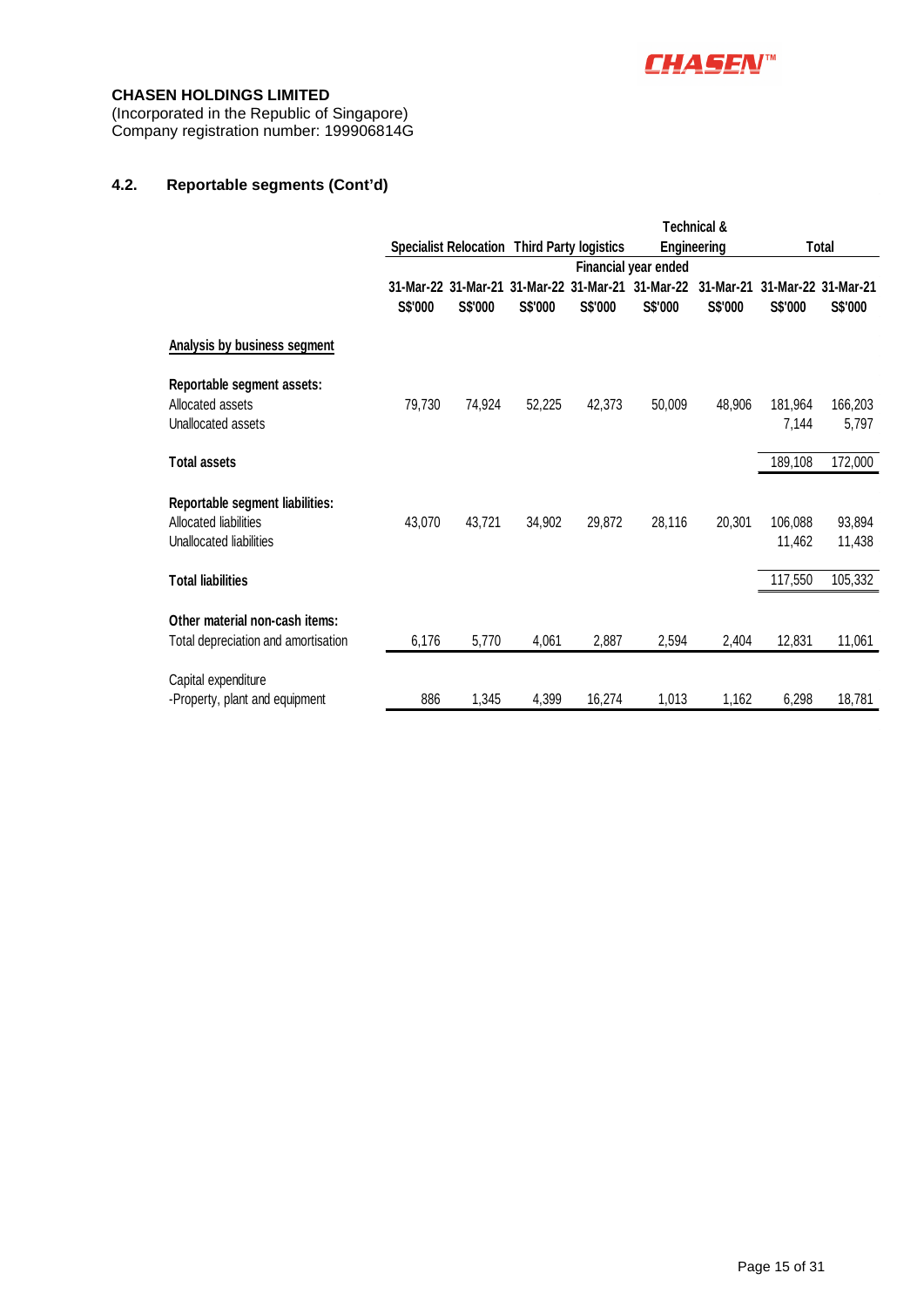

(Incorporated in the Republic of Singapore) Company registration number: 199906814G

### **4.1. Reportable segments (Cont'd)**

#### **Analysis by geographical segment**

Revenue and non-current assets information based on the geographical location of customers and assets respectively are as follows:

| Financial year ended |                | Revenue        |                | <b>Non-current assets</b>               | Capital expenditure |                |
|----------------------|----------------|----------------|----------------|-----------------------------------------|---------------------|----------------|
|                      |                |                |                | 31-Mar-22 31-Mar-21 31-Mar-22 31-Mar-21 | 31-Mar-22           | 31-Mar-21      |
|                      | <b>S\$'000</b> | <b>S\$'000</b> | <b>S\$'000</b> | <b>S\$'000</b>                          | <b>S\$'000</b>      | <b>S\$'000</b> |
| Singapore            | 49.759         | 39.102         | 50,045         | 52.461                                  | 967                 | 1,273          |
| PRC.                 | 49,787         | 46.627         | 15,309         | 11.916                                  | 1.187               | 1,058          |
| Malaysia             | 42.819         | 32,500         | 26,803         | 22,360                                  | 3,502               | 15,469         |
| USA                  | 2,091          | 744            | 66             | 132                                     |                     | 49             |
| Vietnam              | 6,645          | 3,632          | 776            | 686                                     | 292                 | 278            |
| Thailand             | 14.093         | 8.118          | 1.101          | 898                                     | 350                 | 654            |
|                      | 165.194        | 130.723        | 94,100         | 88,453                                  | 6,298               | 18,781         |

Note:

The above non-current assets do not include deferred tax assets.

#### **Business segment**

The Specialist Relocation and Third Party Logistics ("3PL") were the top contributors to the Group's revenue where their share of the Group's revenue was 39% each while Technical and Engineering's (T&E") share of the Group's revenue was 22%.

#### **Geographical segment**

PRC and Singapore were the top contributors to the Group's revenue where their share of total Group's revenue was 30% each. As compared to last year, Singapore's share of total Group's revenue remained at 30% while PRC declined by 6%.

Revenue from Malaysia and Thailand of S\$42.8 million and S\$14.1 million had increased by S\$10.3 million (or 32%) and S\$5.9 million (or 74%) respectively over last year. Their share of the Group's revenue had increased by 1% to 26% and 3% to 9% respectively over last year.

Vietnam and USA had contributed 4% and 1% respectively to the Group's revenue in this year. Vietnam's share of the Group's revenue had increased by 2% over last year while USA remained the same as last year.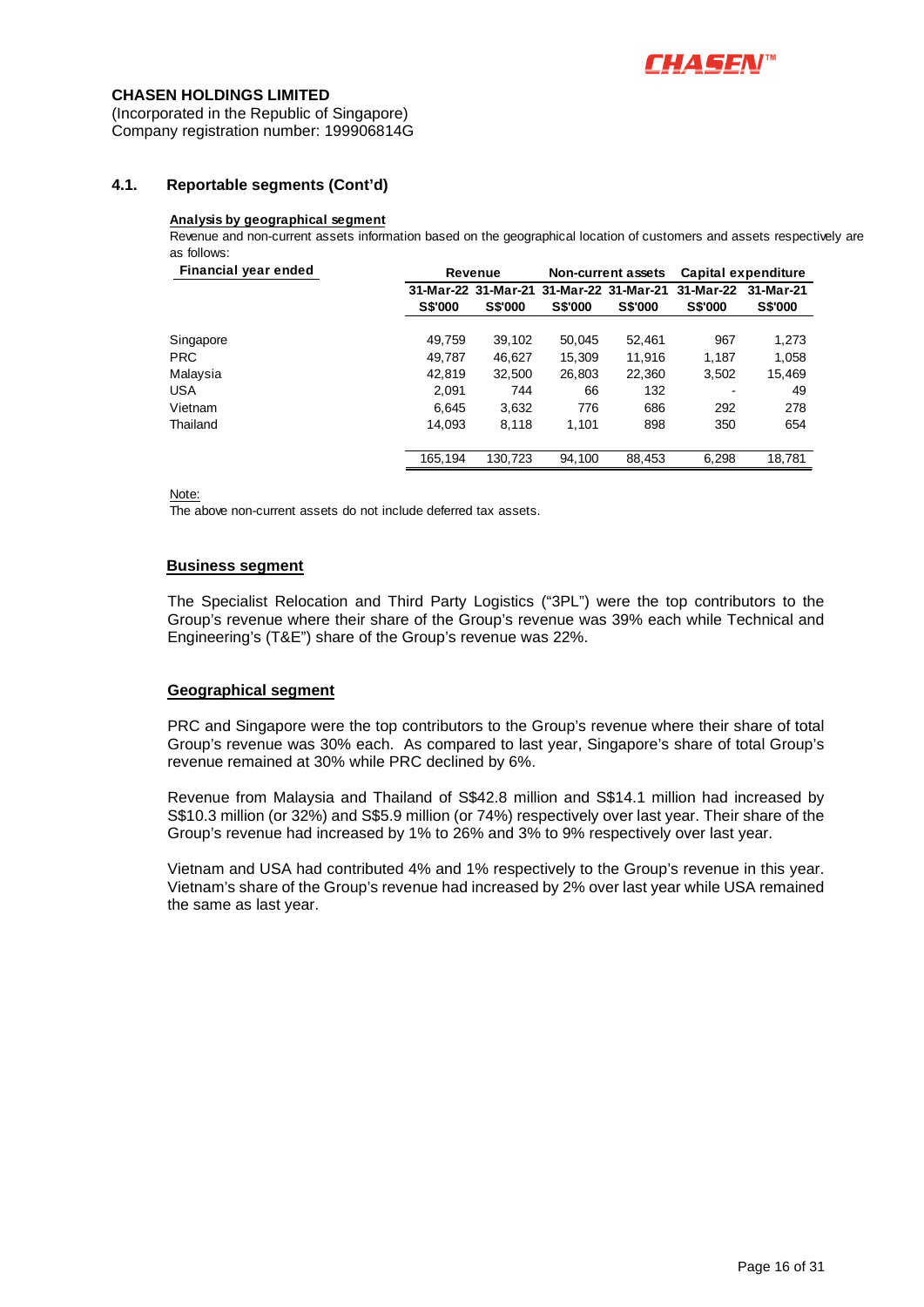

(Incorporated in the Republic of Singapore) Company registration number: 199906814G

### **4.1. Disaggregation of Revenue**

The disaggregation of revenue from contracts with customers is as follows:

| Financial year ended                                                                           |                      | <b>Specialist relocation</b><br>services | <b>Third-party logistics</b> |                      | <b>Technical and</b><br><b>Engineering Services</b> |                      | Total                |                      |
|------------------------------------------------------------------------------------------------|----------------------|------------------------------------------|------------------------------|----------------------|-----------------------------------------------------|----------------------|----------------------|----------------------|
|                                                                                                | 31-Mar-22<br>S\$'000 | 31-Mar-21<br>S\$'000                     | 31-Mar-22<br>S\$'000         | 31-Mar-21<br>S\$'000 | 31-Mar-22<br>S\$'000                                | 31-Mar-21<br>S\$'000 | 31-Mar-22<br>S\$'000 | 31-Mar-21<br>S\$'000 |
| <b>Geographical markets</b>                                                                    |                      |                                          |                              |                      |                                                     |                      |                      |                      |
| Singapore                                                                                      | 21,568               | 19,061                                   | 11,425                       | 9,966                | 16,767                                              | 10,075               | 49,760               | 39,102               |
| <b>PRC</b>                                                                                     | 30,743               | 30,425                                   | 786                          | 247                  | 18,258                                              | 15,955               | 49,787               | 46,627               |
| Malaysia                                                                                       | 4,751                | 7,016                                    | 38,068                       | 25,482               |                                                     | 2                    | 42,819               | 32,500               |
| United States of America                                                                       | 2,091                | 744                                      |                              |                      |                                                     |                      | 2,091                | 744                  |
| Vietnam                                                                                        | 5,876                | 3,552                                    | 769                          | 80                   |                                                     |                      | 6,645                | 3,632                |
| Thailand                                                                                       |                      |                                          | 14,093                       | 8,118                |                                                     |                      | 14,093               | 8,118                |
| Total                                                                                          | 65,029               | 60,798                                   | 65,141                       | 43,893               | 35,025                                              | 26,032               | 165,195              | 130,723              |
| <b>Timing of revenue</b><br>recognition<br>Goods or services<br>transferred at a point in time |                      |                                          |                              |                      | 25,126                                              | 21,229               | 25,126               | 21,229               |
|                                                                                                |                      |                                          |                              |                      |                                                     |                      |                      |                      |
| Services transferred overtime                                                                  | 65,029               | 60,798                                   | 65,141                       | 43,893               | 9,899                                               | 4,803                | 140,069              | 109,494              |
| Total                                                                                          | 65,029               | 60,798                                   | 65,141                       | 43,893               | 35,025                                              | 26,032               | 165,195              | 130,723              |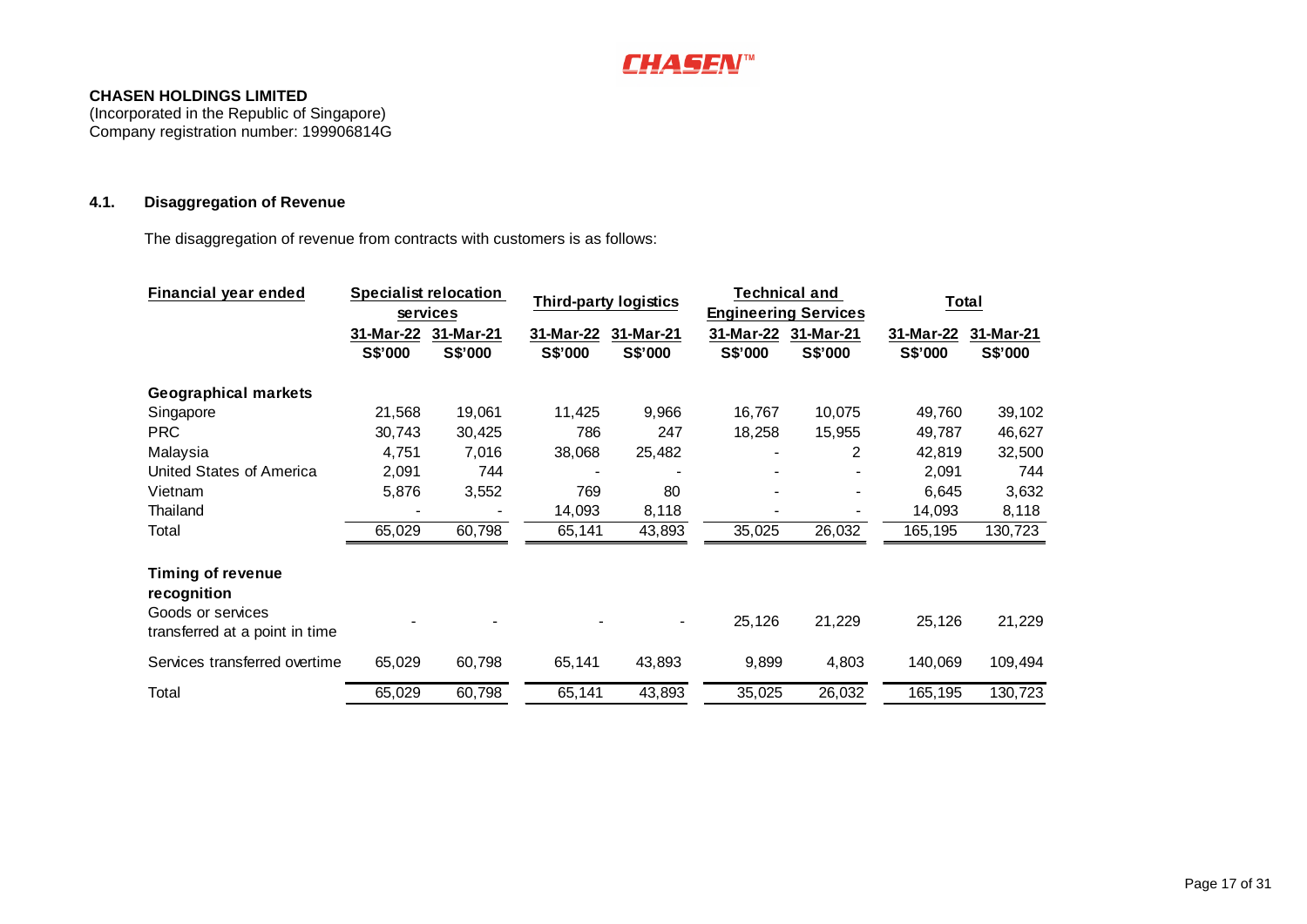

(Incorporated in the Republic of Singapore) Company registration number: 199906814G

# **4.2. Disaggregation of Revenue (Cont'd)**

The disaggregation of revenue from contracts with customers is as follows:

| Third-party logistics<br><b>Engineering Services</b><br>services<br>31-Mar-22<br>31-Mar-21<br>31-Mar-22<br>31-Mar-21<br>31-Mar-22<br>31-Mar-21<br>31-Mar-22<br>S\$'000<br>S\$'000<br>S\$'000<br>S\$'000<br>S\$'000<br>S\$'000<br>S\$'000<br><b>Geographical markets</b><br>10,014<br>11,301<br>9,658<br>5,521<br>5,578<br>6,423<br>26,836<br>Singapore | Total<br>31-Mar-21<br>S\$'000 |
|--------------------------------------------------------------------------------------------------------------------------------------------------------------------------------------------------------------------------------------------------------------------------------------------------------------------------------------------------------|-------------------------------|
|                                                                                                                                                                                                                                                                                                                                                        |                               |
|                                                                                                                                                                                                                                                                                                                                                        |                               |
|                                                                                                                                                                                                                                                                                                                                                        |                               |
|                                                                                                                                                                                                                                                                                                                                                        |                               |
|                                                                                                                                                                                                                                                                                                                                                        | 21,659                        |
| <b>PRC</b><br>15,062<br>14,090<br>408<br>245<br>7,648<br>8,532<br>23,118                                                                                                                                                                                                                                                                               | 22,867                        |
| Malaysia<br>2,753<br>3,609<br>19,537<br>15,557<br>(5)<br>(5)<br>22,285                                                                                                                                                                                                                                                                                 | 19,161                        |
| United States of America<br>83<br>568                                                                                                                                                                                                                                                                                                                  | 83<br>568                     |
| 2,085<br>2,244<br>314<br>79<br>Vietnam                                                                                                                                                                                                                                                                                                                 | 2,399<br>2,323                |
| Thailand<br>6,507<br>5,778<br>6,507                                                                                                                                                                                                                                                                                                                    | 5,778                         |
| 30,169<br>14,950<br>31,284<br>27,237<br>17,657<br>Total<br>32,287<br>81,228                                                                                                                                                                                                                                                                            | 72,356                        |
| <b>Timing of revenue</b><br>recognition<br>Goods or services                                                                                                                                                                                                                                                                                           |                               |
| 11,103<br>11,601<br>11,103<br>$\overline{\phantom{a}}$<br>transferred at a point in time                                                                                                                                                                                                                                                               | 11,601                        |
| Services transferred overtime<br>31,284<br>30,169<br>32,287<br>27,237<br>6,554<br>3,349<br>70,125                                                                                                                                                                                                                                                      | 60,755                        |
| 30,169<br>27,237<br>Total<br>31,284<br>32,287<br>17,657<br>14,950<br>81,228                                                                                                                                                                                                                                                                            | 72,356                        |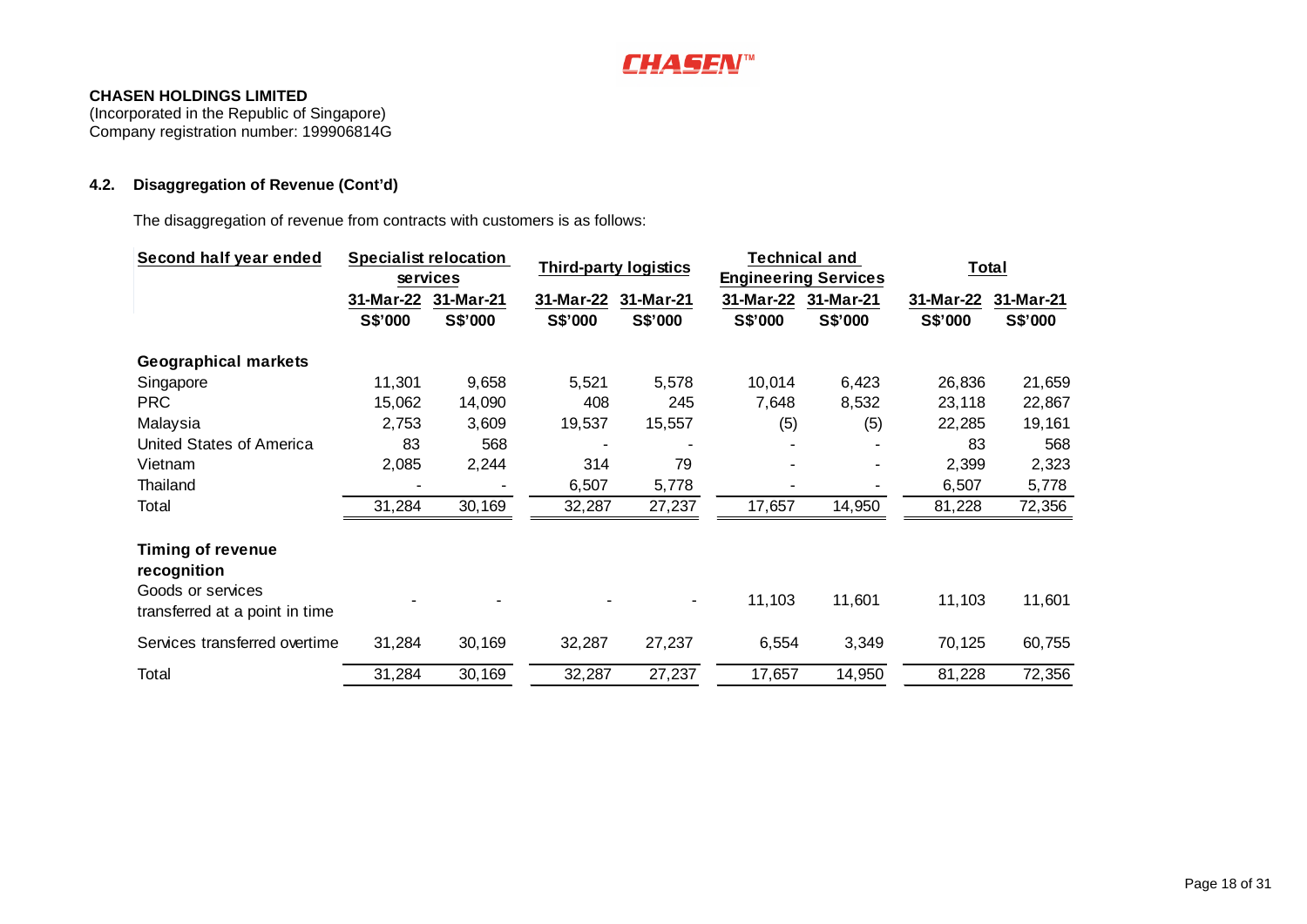

(Incorporated in the Republic of Singapore) Company registration number: 199906814G

### **5. Financial assets and financial liabilities**

Set out below is an overview of the financial assets and financial liabilities of the Group as at 31 March 2022 and 31 March 2021:

|                              | Group          |                | Company   |                |  |
|------------------------------|----------------|----------------|-----------|----------------|--|
|                              | As at          | As at          | As at     | As at          |  |
|                              | 31-Mar-22      | 31-Mar-21      | 31-Mar-22 | 31-Mar-21      |  |
|                              | <b>S\$'000</b> | <b>S\$'000</b> | S\$'000   | <b>S\$'000</b> |  |
| <b>Financial Assets</b>      |                |                |           |                |  |
| Other investments            |                | 4,632          |           |                |  |
| Cash and cash equivalents    | 19,132         | 16,070         | 326       | 470            |  |
| Trade receivables            | 48,873         | 43,680         |           |                |  |
| Other receivables            | 10,537         | 9,456          | 64        | 31             |  |
|                              | 78,542         | 73,838         | 390       | 501            |  |
| <b>Financial Liabilities</b> |                |                |           |                |  |
| Trade payables               | 18,747         | 20,670         |           |                |  |
| Other payables               | 9,635          | 9,104          | 433       | 435            |  |
| <b>Borrowings</b>            | 64,818         | 57,816         | 9,939     | 9,946          |  |
|                              | 93,200         | 87,590         | 10,372    | 10,381         |  |

### **6. Profit before taxation**

### **6.1. Significant items**

Profit before income tax is arrived after charging/(crediting) the following:

|                                             | Group                  |                |         | Group                |                              |         |  |
|---------------------------------------------|------------------------|----------------|---------|----------------------|------------------------------|---------|--|
|                                             | Second half year ended |                |         | Financial year ended |                              |         |  |
|                                             | 31-Mar-22              | 31-Mar-21      |         | 31-Mar-22            | 31-Mar-21                    | Change  |  |
|                                             | <b>S\$'000</b>         | S\$'000        | %       | <b>S\$'000</b>       | S\$'000                      | %       |  |
| Loss allowance for trade receivables        | 974                    | 440            | 121%    | 1,556                | 467                          | 233%    |  |
| Loss allowance for other receivables        | 282                    | 163            | 73%     | 282                  | 163                          | 73%     |  |
| Reversal of loss allowance on financial     |                        |                |         |                      |                              |         |  |
| assets                                      |                        | (561)          | N.M.    | (573)                | (561)                        | $-2%$   |  |
| Amortisation of club membership             |                        |                | N.M.    | 1                    | 1                            | 0%      |  |
| Amortisation of land use rights             | 7                      | 5              | 40%     | 28                   | 19                           | 47%     |  |
| Bad debts written-off (trade)               | 31                     | 54             | $-43%$  | 141                  | 92                           | 53%     |  |
| Bad debts written-off (non trade)           |                        | 4              | $-100%$ |                      | 11                           | $-100%$ |  |
| Depreciation of property, plant and         |                        |                |         |                      |                              |         |  |
| equipment                                   | 3,344                  | 3,466          | $-4%$   | 12,802               | 11,041                       | 16%     |  |
| Fair value loss on investment property      | (80)                   | $\blacksquare$ | N.M.    | (80)                 | $\qquad \qquad \blacksquare$ | N.M.    |  |
| Gain on deregistration of subisidiaries     |                        | (8)            | 100%    |                      | (8)                          | 100%    |  |
| Government grants income                    | (498)                  | (141)          | $-253%$ | (1,525)              | (3,257)                      | 53%     |  |
| Interest expenses                           | 846                    | 532            | 59%     | 2,681                | 2,099                        | 28%     |  |
| Interest income                             | (77)                   | (17)           | N.M.    | (64)                 | (50)                         | $-28%$  |  |
| Net gain on disposal of plant and equipment | (12)                   | (6)            | $-100%$ | (37)                 | (40)                         | 8%      |  |
| Property, plant and equipment written off   |                        | 4              | $-100%$ |                      | 4                            | $-100%$ |  |
| Realised foreign exchange gain              | (1)                    | 64             | $-102%$ | (49)                 | 170                          | $-129%$ |  |
| Unrealised foreign exchange loss            | (137)                  | (145)          | 6%      | (123)                | 639                          | $-119%$ |  |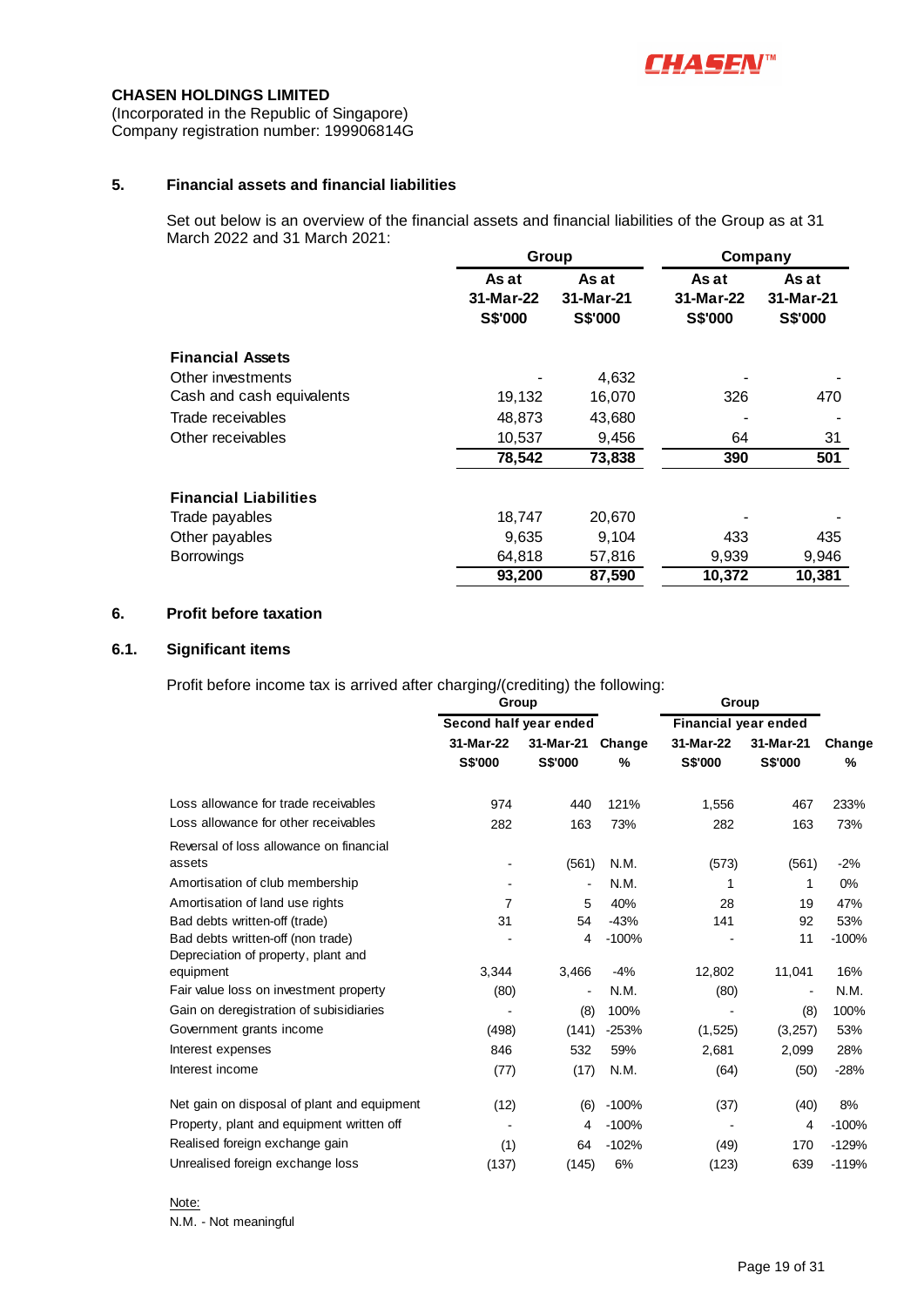

(Incorporated in the Republic of Singapore) Company registration number: 199906814G

### **6.2. Related party transactions**

There are no material related party transactions apart from those disclosed elsewhere in the financial statements.

### **7. Taxation**

The Group calculates the period income tax expense using the tax rate that would be applicable to the expected total annual earnings. The major components of income tax expense in the condensed interim consolidated statement of profit or loss are:

|                                                                                                                 |                             | Group                       | Group<br><b>Financial year ended</b> |                             |  |
|-----------------------------------------------------------------------------------------------------------------|-----------------------------|-----------------------------|--------------------------------------|-----------------------------|--|
|                                                                                                                 |                             | Second half year ended      |                                      |                             |  |
|                                                                                                                 | 31-Mar-22<br><b>S\$'000</b> | 31-Mar-21<br><b>S\$'000</b> | 31-Mar-22<br><b>S\$'000</b>          | 31-Mar-21<br><b>S\$'000</b> |  |
| Current income tax expense<br>Deferred income tax expense / (credit)<br>relating to origination and reversal of | 1.024                       | 766                         | 1.975                                | 1,347                       |  |
| temporary differences                                                                                           | 222                         | (159)                       | 256                                  | (159)                       |  |
|                                                                                                                 | 1.246                       | 607                         | 2.231                                | 1.188                       |  |

### **8. Dividends**

No ordinary dividend is paid for the financial year ended 31 March 2022 (financial year ended 31 March 2021: Nil).

#### **9. Net Asset Value**

|                                                                                                           | Group<br>As at |           |  |
|-----------------------------------------------------------------------------------------------------------|----------------|-----------|--|
|                                                                                                           | 31-Mar-22      | 31-Mar-21 |  |
| Net asset value per share (cents) based on the total number of<br>issued shares excluding treasury shares | 16.7           | 15.8      |  |
|                                                                                                           |                |           |  |
| Total number of issued shares excluding treasury shares ('000)                                            | 387,027        | 387,027   |  |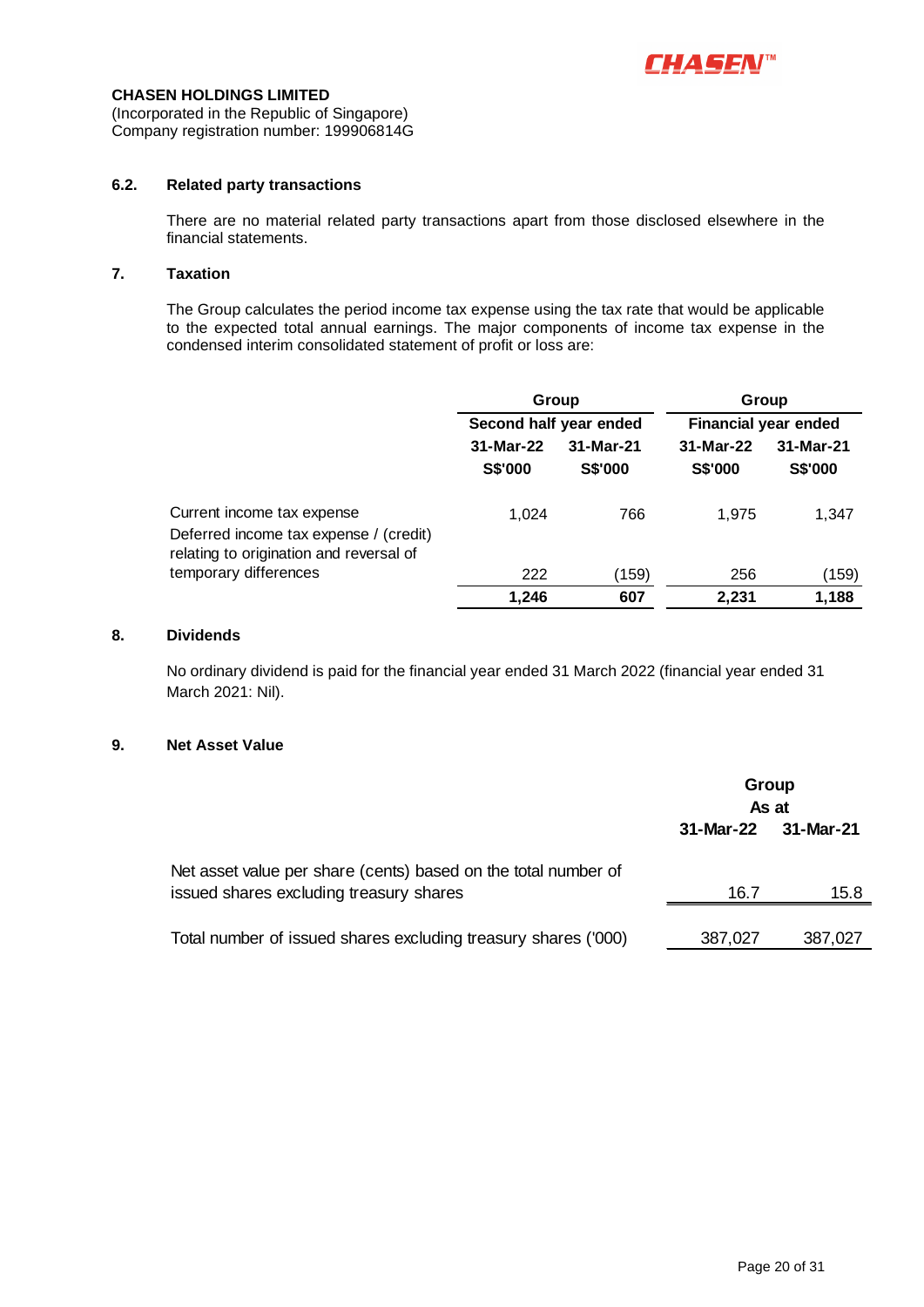

(Incorporated in the Republic of Singapore) Company registration number: 199906814G

### **10. Other investments**

Other investments comprise the following:

|                                         |                               | Group                         | Company                       |                               |  |
|-----------------------------------------|-------------------------------|-------------------------------|-------------------------------|-------------------------------|--|
|                                         | As at<br>31-Mar-22<br>S\$'000 | As at<br>31-Mar-21<br>S\$'000 | As at<br>31-Mar-22<br>S\$'000 | As at<br>31-Mar-21<br>S\$'000 |  |
| Details of other investments at FVTOCI  |                               |                               |                               |                               |  |
| Unquoted equity instruments - at FVTOCI |                               | 4,632                         | ۰.                            |                               |  |
| Quoted equity securities - at FVTOCI    | -                             | $\overline{\phantom{0}}$      | -                             |                               |  |
| Total financial assets held at FVTOCI   | -                             | 4,632                         | ۰.                            |                               |  |

Fair value measurement

The fair values of applicable other investments are determined and categorized using a fair value hierarchy as follows:

- (a) Level 1 the fair values of assets and liabilities with standard terms and conditions and which trade in active markets that the Group can access at the measurement date are determined with reference to quoted market prices (unadjusted).
- (b) Level 2 in the absence of quoted market prices, the fair values of the assets and liabilities are determined using the other observable, either directly or indirectly, inputs such as quoted prices for similar assets/liabilities in active markets or included within Level 1, quoted prices for identical or similar assets/liabilities in non-active markets.
- (c) Level 3 in the absence of quoted market prices included within Level 1 and observable inputs included within Level 2, the fair values of the remaining assets and liabilities are determined in accordance with generally accepted pricing models.

Fair value measurements that use inputs of different hierarchy levels are categorized in its entirety in the same level of the fair value hierarchy as the lowest level input that is significant to the entire measurement.

The following table presented the assets measured at fair value:

|                                       |                               | Level 1                       |                               | Level 2                       |                               | Level 3                       |  |
|---------------------------------------|-------------------------------|-------------------------------|-------------------------------|-------------------------------|-------------------------------|-------------------------------|--|
|                                       | As at<br>31-Mar-22<br>S\$'000 | As at<br>31-Mar-21<br>S\$'000 | As at<br>31-Mar-22<br>S\$'000 | As at<br>31-Mar-21<br>S\$'000 | As at<br>31-Mar-22<br>S\$'000 | As at<br>31-Mar-21<br>S\$'000 |  |
| Group<br>Financial assets at FVTOCI   |                               |                               |                               |                               | $\blacksquare$                | 4,632                         |  |
| Company<br>Financial assets at FVTOCI |                               |                               |                               |                               |                               | ۰                             |  |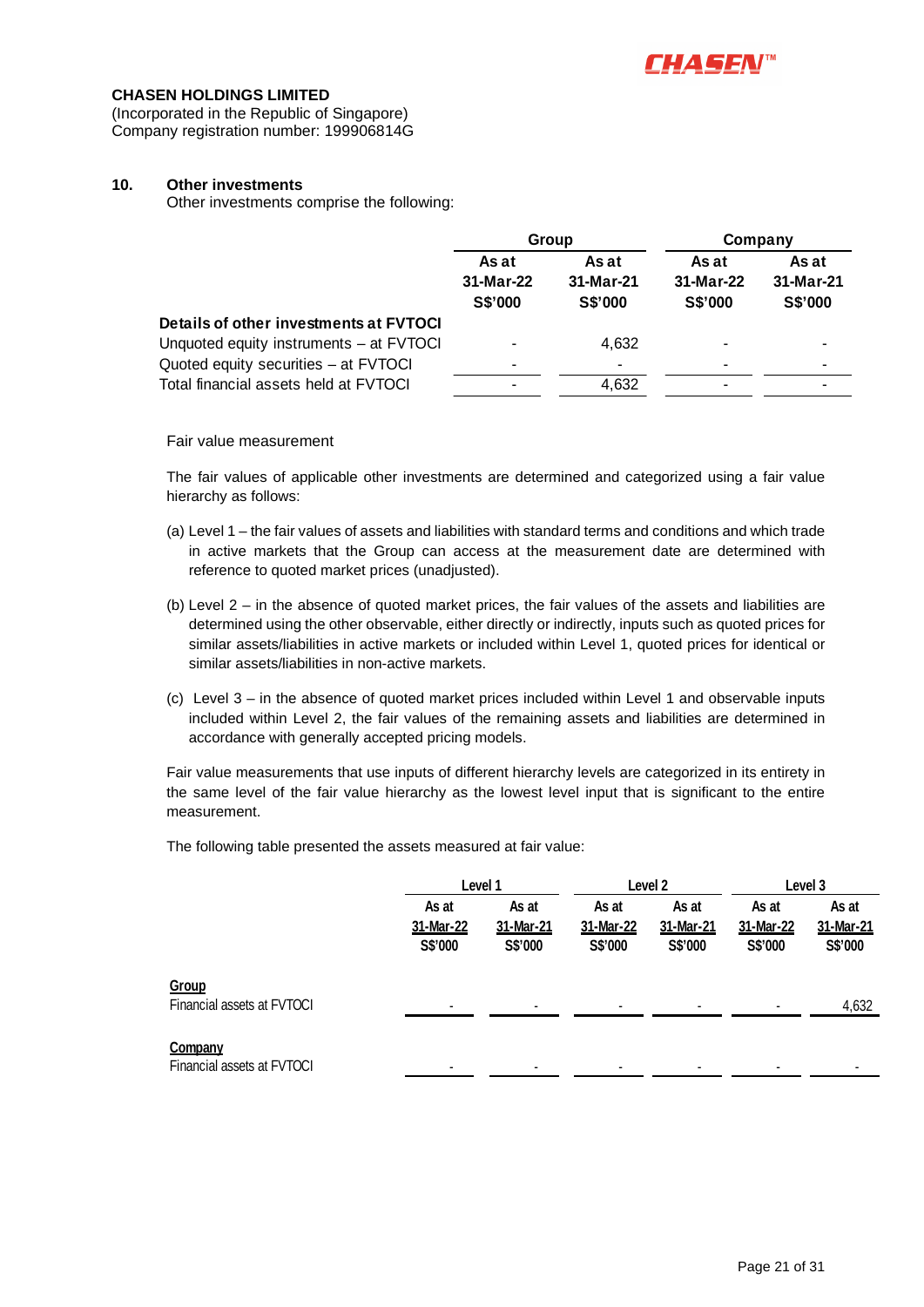

(Incorporated in the Republic of Singapore) Company registration number: 199906814G

### **11. Intangible assets**

|                                    | Group                        |           |                            |         |  |  |  |
|------------------------------------|------------------------------|-----------|----------------------------|---------|--|--|--|
|                                    |                              |           | Non-contractual            |         |  |  |  |
|                                    | Goodwill on<br>consolidation | Know-how* | customer<br>relationship** | Total   |  |  |  |
|                                    | S\$'000                      | S\$'000   | S\$'000                    | S\$'000 |  |  |  |
| Cost                               |                              |           |                            |         |  |  |  |
| At 31 March 2021 and 31 March 2022 | 10,559                       | 440       | 966                        | 11,965  |  |  |  |
| <b>Accumulated amortisation</b>    |                              |           |                            |         |  |  |  |
| At 31 March 2021 and 31 March 2022 |                              | 440       | 966                        | 1,406   |  |  |  |
| <b>Carrying Amount</b>             |                              |           |                            |         |  |  |  |
| At 31 March 2021 and 31 March 2022 | 10.559                       |           |                            | 10.559  |  |  |  |

\* Cost of Know-how is attributable to the skills and technical talent in relation to the artifact packaging and transportation business.

\*\* Cost of Non-contractual customer relationship is attributable to long-term relationship with its major customers since incorporation.

No impairment loss was recognised during the current financial year ended 31 March 2022 and 2021.

#### **12. Property, plant and equipment**

During the financial year ended 31 March 2022, the Group acquired assets amounting to S\$6,298,000 (31 March 2021: S\$18,784,000) and disposed of assets amounting to S\$110,000 (31 March 2021: S\$155,000).

As at 31 March 2022 and 2021, leasehold land and buildings were revalued by independent professional valuers based on the presumption that the Group's current use of the properties is their highest and best use in the absence of other factors proving otherwise.

#### **13. Investment properties**

|                                           |                      | Group                       | Company                     |                      |  |
|-------------------------------------------|----------------------|-----------------------------|-----------------------------|----------------------|--|
|                                           | 31-Mar-22<br>S\$'000 | 31-Mar-21<br><b>S\$'000</b> | 31-Mar-22<br><b>S\$'000</b> | 31-Mar-21<br>S\$'000 |  |
| Cost                                      |                      |                             |                             |                      |  |
| Beginning of financial period             | 850                  | 850                         | 5.900                       | 6,100                |  |
| Fair value gain / (loss)                  | 80                   | -                           | 100                         | (200)                |  |
| End of financial period, representing net | 930                  | 850                         | 6.000                       | 5,900                |  |
| book value                                |                      |                             |                             |                      |  |

Investment properties of the Group and the Company are stated at fair value, which have been determined based on valuation performed as at 31 March 2022 and 31 March 2021 respectively.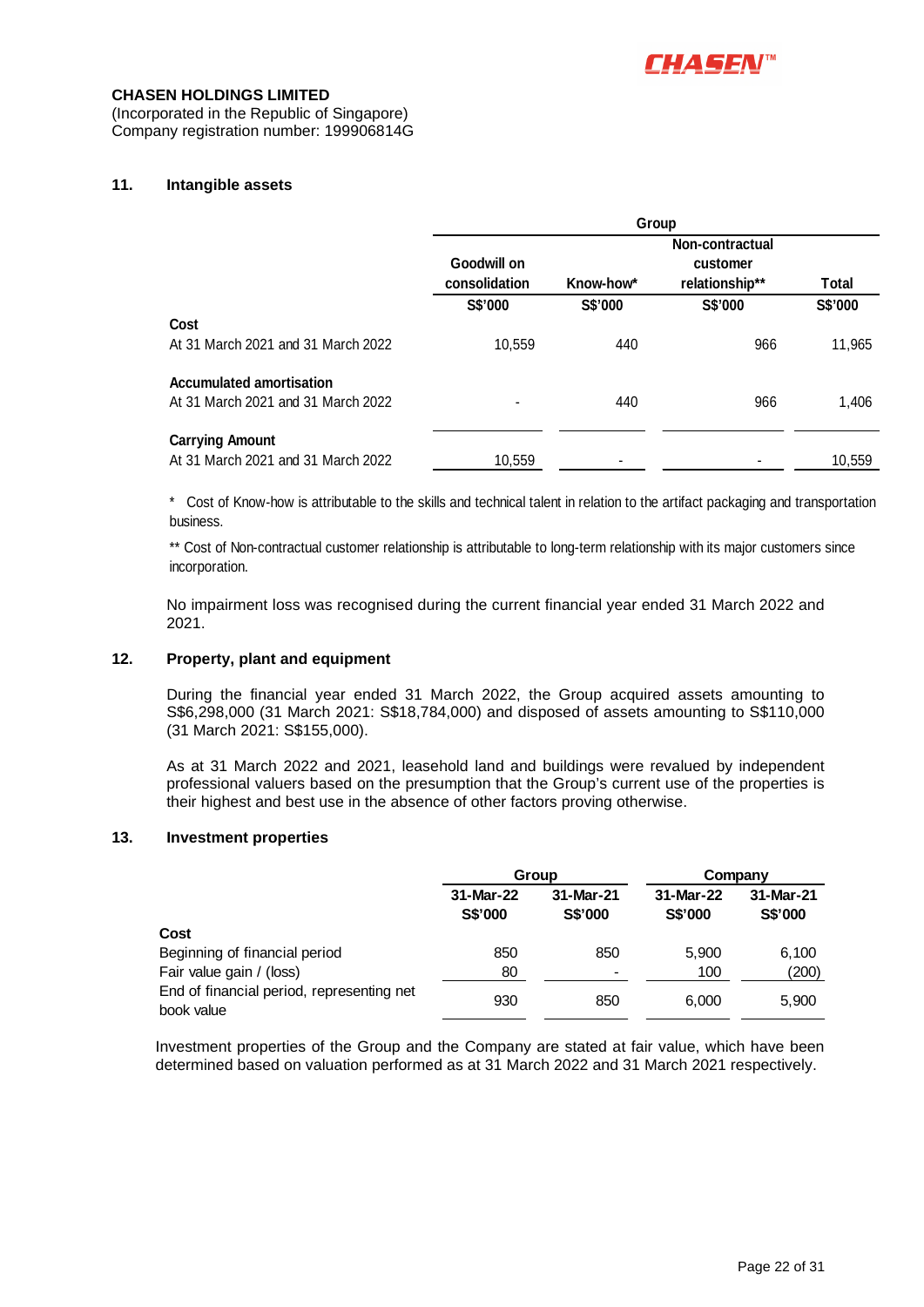

(Incorporated in the Republic of Singapore) Company registration number: 199906814G

### **14. Borrowings**

The Group's borrowings (including lease liabilities\*) are as follows:

|                                                       | As at                            |                             | As at                            |                             |  |
|-------------------------------------------------------|----------------------------------|-----------------------------|----------------------------------|-----------------------------|--|
|                                                       | 31 March 2022                    |                             | 31 March 2021                    |                             |  |
|                                                       | <b>Secured</b><br><b>S\$'000</b> | Unsecured<br><b>S\$'000</b> | <b>Secured</b><br><b>S\$'000</b> | Unsecured<br><b>S\$'000</b> |  |
| Amount repayable in one year<br>or less, or on demand | 34,148                           | 15,023                      | 29,057                           | 13,976                      |  |
| repayable<br>after one<br>Amount<br>year              | 30,170                           | 5,005                       | 27,035                           | 2,352                       |  |
| Total                                                 | 64,318                           | 20,028                      | 56,092                           | 16,328                      |  |

#### **Details of collateral**

The banking facilities are secured by the following collaterals:

- (a) legal mortgage of the Group's investment property and leasehold buildings; and
- (b) pledge of fixed deposits amounting to S\$3.1 million (31 March 2021: S\$2.2 million).

In addition, the banking facilities are secured by:

- (a) corporate guarantee by the Company and/or a subsidiary; and
- (b) personal guarantee from directors of certain subsidiaries that are not wholly-owned by the Group.

\* The Group has adopted Singapore Financial Reporting Standards (International) ("SFRS(I)") 16 Leases and the effect on lease obligation recognition was S\$15.0 million as at 31 March 2022 (S\$10.6 million as at 31 March 2021).

### **15. Share Capital**

The details of change of the Company's share capital are summarised as below:

|                                                     | No. of shares |               |  |
|-----------------------------------------------------|---------------|---------------|--|
|                                                     | <b>FY2022</b> | <b>FY2021</b> |  |
| Issued and paid up capital excluding treasury share |               |               |  |
| As at 1 April 2021 and 31 March 2022                | 387,026,748   | 387,026,748   |  |
|                                                     |               |               |  |
| Treasury shares                                     |               |               |  |
| As at 1 April 2021 and 31 March 2022                | 1,841,107     | 1,841,107     |  |

As at 31 March 2022, the number of treasury shares represented 0.48% (31 March 2021: 0.48%) of the total number of issued and paid-up shares of the Company.

The Company has no subsidiary holdings as at 31 March 2022 and 31 March 2021.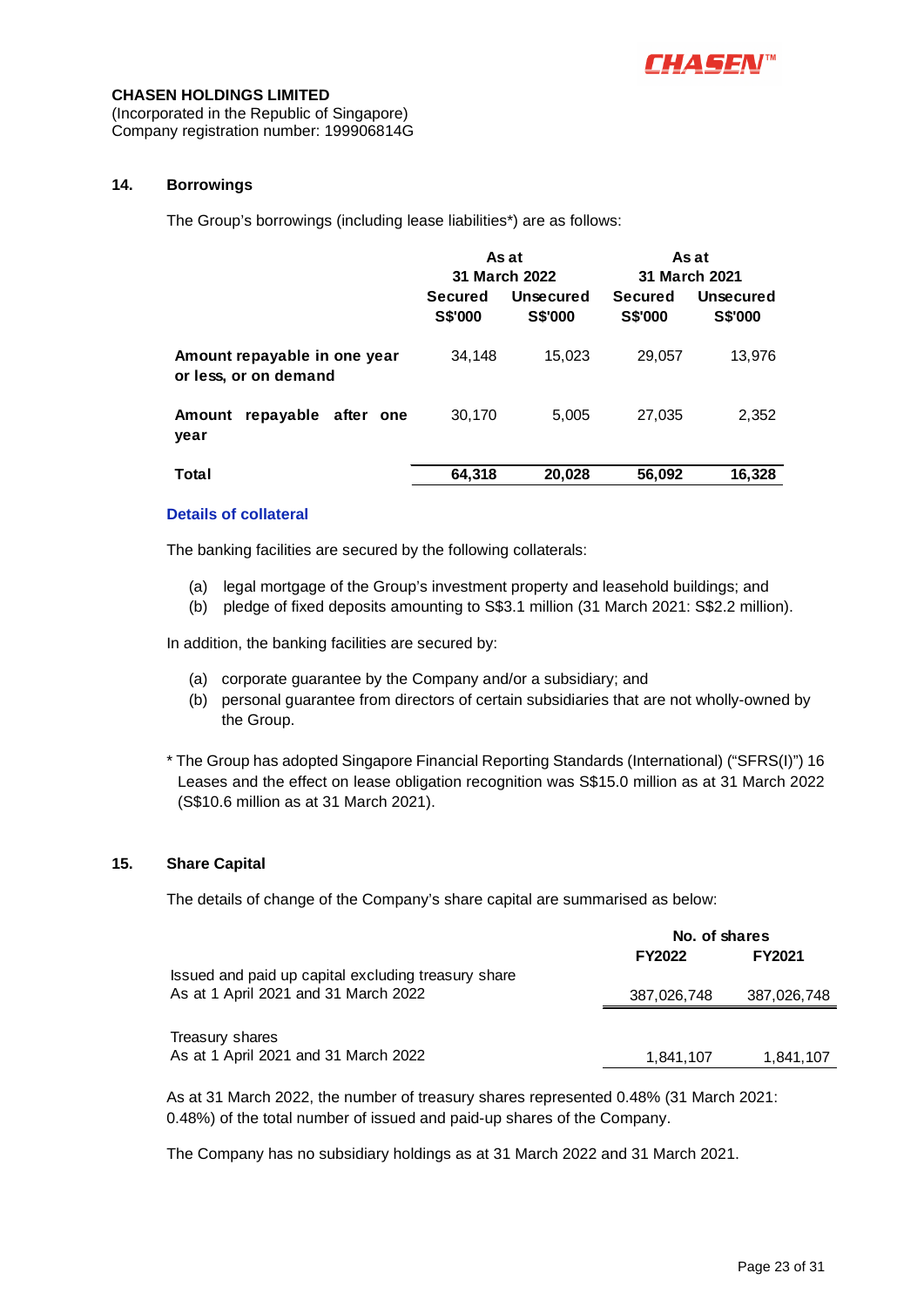

(Incorporated in the Republic of Singapore) Company registration number: 199906814G

> Total number of issued shares excluding treasury shares as at the end of the current financial period and as at the end of the immediately preceding year is as followed:

|                                                         | As at       |             |  |
|---------------------------------------------------------|-------------|-------------|--|
|                                                         | 31-Mar-22   | 31-Mar-21   |  |
| Total number of issued shares                           | 388,867,855 | 388,867,855 |  |
| Less: Treasury shares                                   | (1,841,107) | (1,841,107) |  |
| Total number of issued shares excluding treasury shares | 387,026,748 | 387,026,748 |  |

There were no sales, transfers, disposal, cancellation and/or use of treasury shares during the current financial period reported on.

There were no sales, transfers, disposal, cancellation and/or use of subsidiary holdings during the current financial period reported on.

### **Chasen Performance Share Plan 2017**

At the Extraordinary General Meeting of the Company held on 28 July 2017, the shareholders of the Company approved the adoption of the Chasen Performance Share Plan 2017 (the "CPSP").

No shares were granted under CPSP as at 31 March 2022 and 31 March 2021.

#### **F. Other information required by listing rule appendix 7.2**

**F1 Whether the figures have been audited or reviewed and in accordance with which auditing standard or practice.** 

The figures have not been audited nor reviewed by the Company's auditors.

### **F2 Where the figures have been audited or reviewed, the auditors' report (including any qualifications or emphasis of a matter).**

Not applicable.

### **F2A Where the latest financial statements are subject to an adverse opinion, qualified opinion or disclaimer of opinion:-**

- **(a) Updates on the efforts taken to resolve each outstanding audit issue.**
- **(b) Confirmation from the Board that the impact of all outstanding audit issues on the financial statements have been adequately disclosed.**

**This is not required for any audit issue that is a material uncertainty relating to going concern.** 

Not applicable.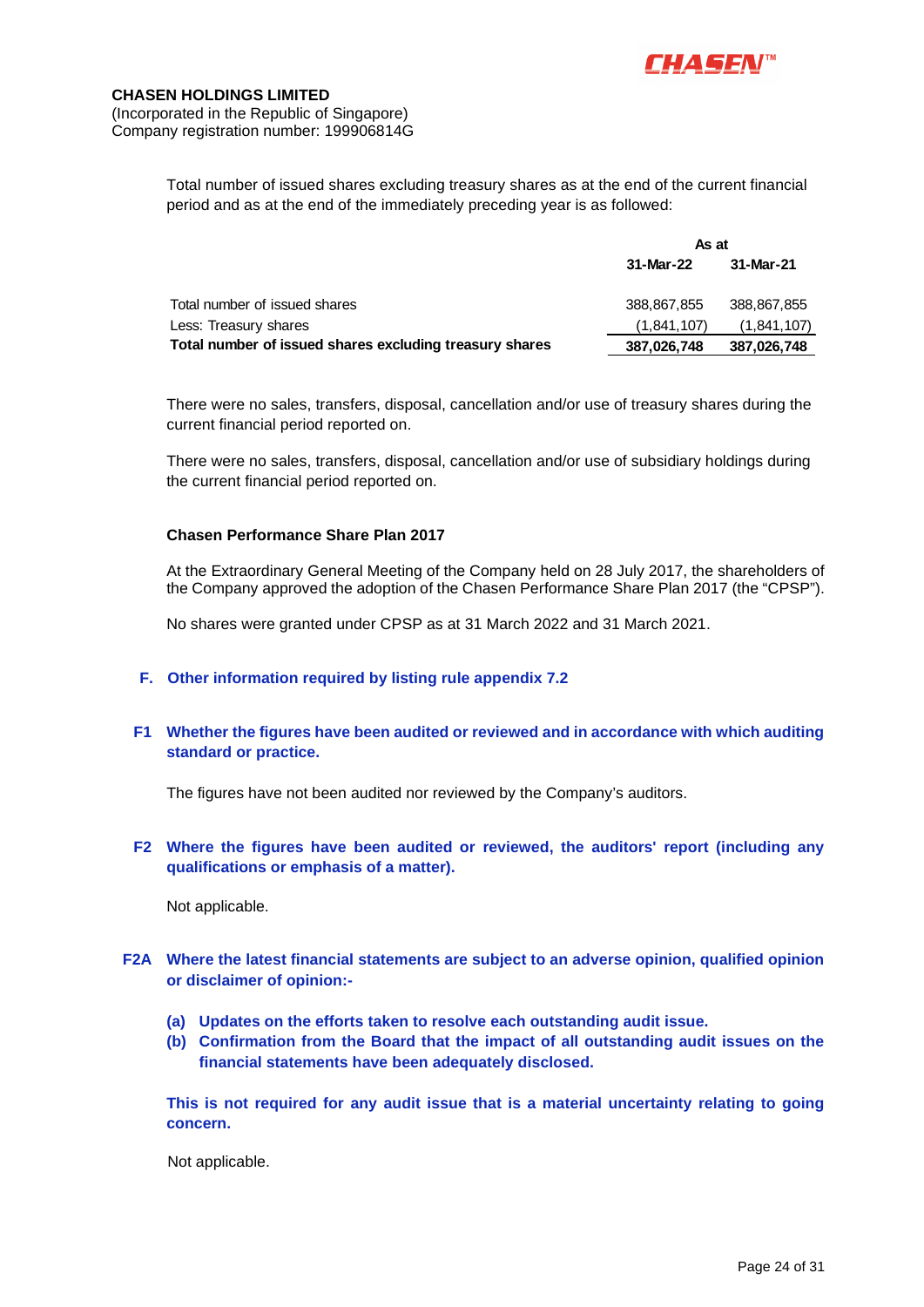

#### **CHASEN HOLDINGS LIMITED** (Incorporated in the Republic of Singapore)

Company registration number: 199906814G

### **F3 Whether the same accounting policies and methods of computations as in the issuer's most recently audited annual financial statements have been applied.**

The Group has applied the same accounting policies and method of computation in the current period's financial statements as those of the previous audited financial statements.

**F4 If there are any changes in the accounting policies and methods of computation, including any required by an accounting standard, what has changed, as well as the reasons for, and the effect of, the change.** 

Not applicable.

- **F5 Earnings per ordinary share of the group for the current financial period reported on and the corresponding period of the immediately preceding financial year, after deducting any provision for preference dividends.** 
	- **(a) Based on the weighted average number of ordinary shares on issue; and**
	- **(b) On a fully diluted basis (detailing any adjustments made to the earnings).**

|                                                    | Group<br>Second half year ended |           | Group<br><b>Financial year ended</b> |           |
|----------------------------------------------------|---------------------------------|-----------|--------------------------------------|-----------|
|                                                    |                                 |           |                                      |           |
|                                                    | 31-Mar-22                       | 31-Mar-21 | 31-Mar-22                            | 31-Mar-21 |
| EPS based on average number of shares (cents)      | 0.38                            | 0.17      | 0.80                                 | 0.45      |
| EPS based on a fully diluted basis (cents)         | 0.38                            | 0.17      | 0.80                                 | 0.45      |
| Weighted average number of shares ('000)           | 387,027                         | 387,027   | 387,027                              | 387,027   |
| Weighted average number of shares - diluted ('000) | 387,027                         | 387,027   | 387,027                              | 387,027   |

The basic and diluted EPS were the same for the both financial periods as there were no potentially dilutive ordinary securities existing during both financial periods.

### **F6 A review of the performance of the group, to the extent necessary for a reasonable understanding of the group's business. It must include a discussion of the following:-**

- **(a) any significant factors that affected the turnover, costs, and earnings of the group for the current financial period reported on, including (where applicable) seasonal or cyclical factors; and**
- **(b) any material factors that affected the cash flow, working capital, assets or liabilities of the group during the current financial period reported on.**

### **A) Consolidated Income Statement**

### **i) Revenue**

For the second half year ("2HFY2022") and financial year ("FY2022") ended 31 March 2022, improved performance from all three of the Group's business segments lifted revenue to S\$81.2 million and S\$165.2 million, respectively, representing an increase of S\$8.9 million (or 12%) and S\$34.5 million (or 26%) from the comparative periods last year. The Third Party Logistics segment ("3PL") led revenue growth as it continued to gain market share through warehousing and fixed assets investment to build capacity in cross-border land transportation even as it capitalised on on-going disruptions to air and sea freight caused by the pandemic. For Specialist Relocation and Technical and Engineering ("T&E") segments, the revenue increase came mainly from new projects secured.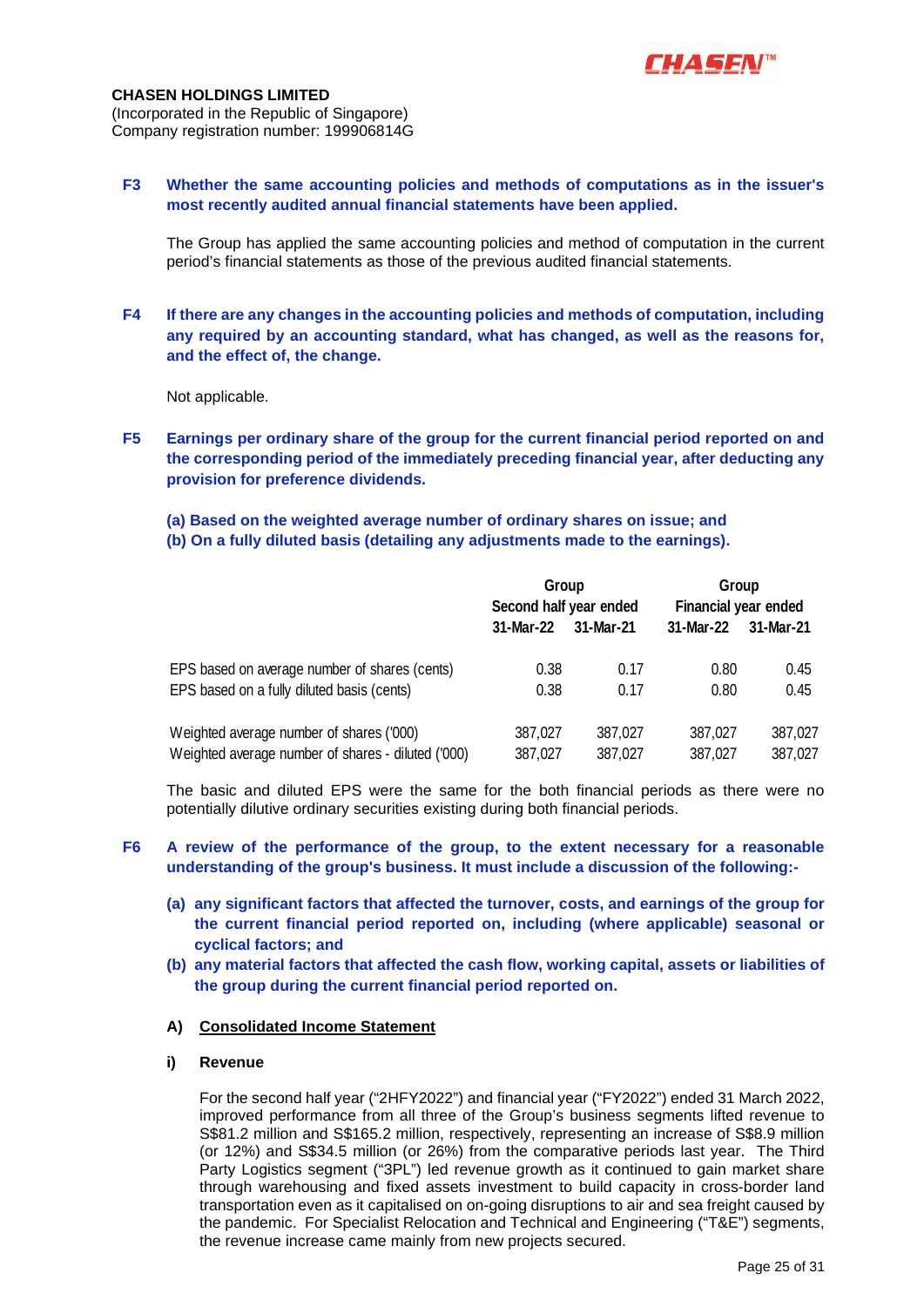

#### **ii) Gross profit and gross profit margin**

For 2HFY2022 and FY2022, the Group's gross profit of S\$13.9 million and S\$29.1 million, respectively, were higher than the corresponding periods last year by S\$1.3 million (or 10%) and S\$4.8 million (or 20%), respectively. Gross profit margin for 2HFY2022 and FY2022 stood at 17.2% and 17.6%, relatively stable compared to last year's corresponding periods (2HFY2021: 17.5% FY2022: 18.6%), respectively.

#### **iii) Other operating income**

For 2HFY2022, the Group's other operating income of S\$2.2 million was higher than last year's corresponding period by S\$0.2 million (or 7%) mainly due to higher foreign exchange gain.

For FY2022, the Group's other operating income of S\$4.8 million was lower than last year's corresponding period by S\$0.6 million (or 10%) mainly due to lower receipt of government grants.

#### **iv) Distribution and selling expenses**

For 2H FY2022 and FY2022, the Group's distribution and selling expenses of S\$3.0 million and S\$6.4 million, respectively, were lower than last year's corresponding periods by S\$0.3 million each.

As a percentage of revenue, the Group's distribution and selling expenses in 2HFY2022 and FY2022 decreased by 0.9% to 3.6% and 1.3% to 3.9%, respectively, as compared to last year's corresponding periods.

#### **v) Administrative expenses**

For 2HFY2022, the Group's administrative expenses of S\$7.0 million were lower than last year's corresponding period by S\$0.6 million mainly due to lower professional fees and payroll related cost.

For FY2022, the Group's administrative expenses of S\$15.4 million were higher than last year's corresponding period by S\$0.9 million mainly due to higher payroll related cost.

As a percentage of revenue, the Group's administrative expenses in 2HFY2022 and FY2022 decreased by 2% to 8.6% and 1.8% to 9.3% respectively as compared to last year's corresponding periods.

#### **vi) Other Operating expenses**

For 2HFY2022 and FY2022, the Group's other operating expenses increased by S\$1.1 million and S\$1.2 million respectively mainly due to provision for doubtful debts in the T&E business segment after prudent assessment of the collectability of receivables and anticipated economic headwinds in the quarters ahead.

#### **vii) Profit before income tax**

As a result of the above, the Group recorded profit before income tax of S\$2.7 million and SS\$6.5 million in 2HFY2022 and FY2022, respectively, were higher than last year's corresponding periods by S\$0.7 million (or 36%) and S\$1.9 million (or 40%) respectively.

As a percentage of revenue, pre-tax profit margin increased by 0.6% to 3.4% in 2HFY2022 and by 0.4% to 3.9% in FY2022.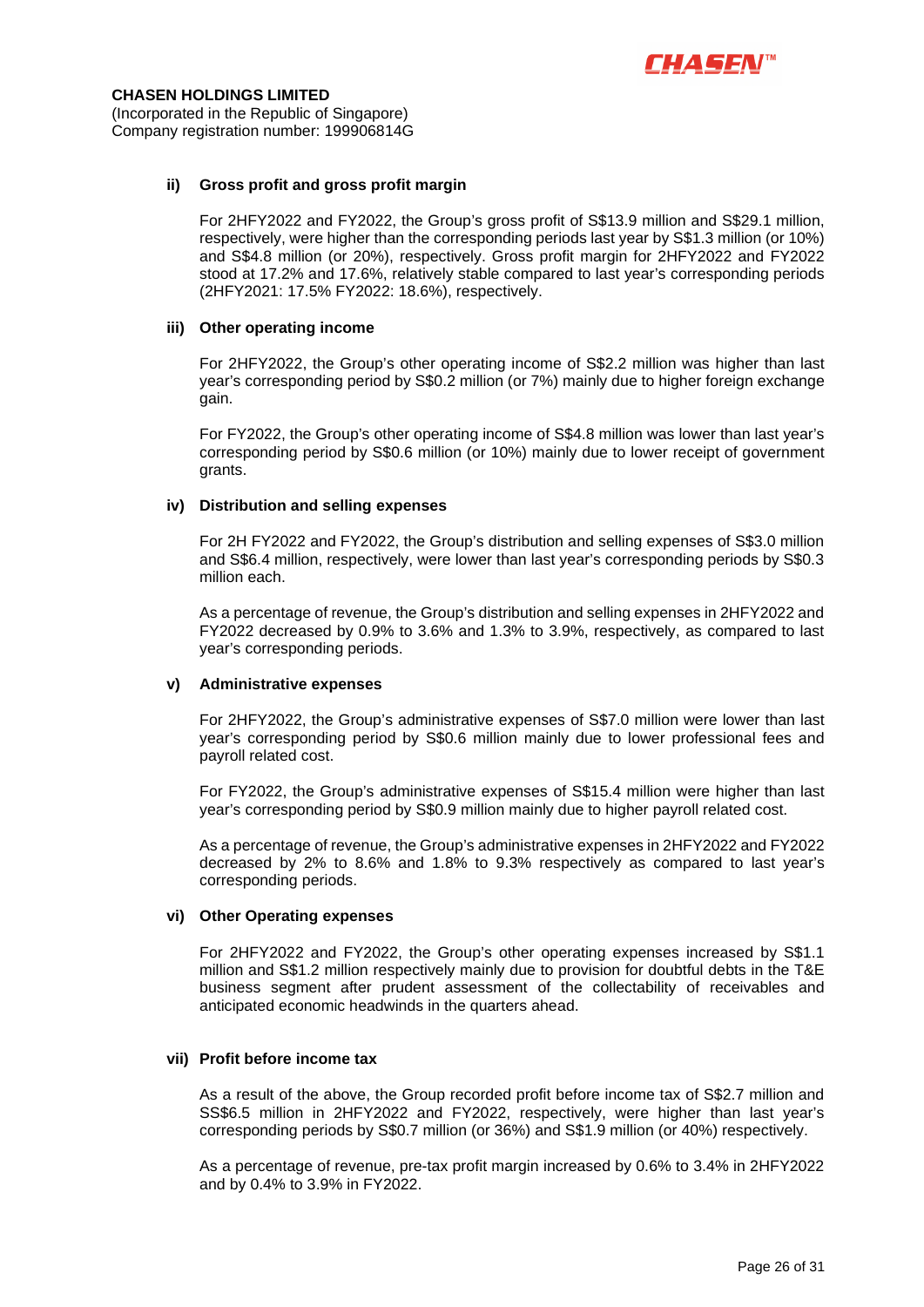

(Incorporated in the Republic of Singapore) Company registration number: 199906814G

#### **viii) Income tax expense**

For 2HFY2022 and FY2022, the income tax expenses were higher than last year corresponding periods by S\$0.6 million and S\$1.0 million respectively due to higher chargeable income recognised and under-provision of income tax expenses in 3PL in prior year.

#### **ix) Profit after income tax**

As a result of the above, the Group's profit after income tax for 2HFY2022 and FY2022 of S\$1.5 million and S\$4.3 million were S\$0.1 million (7%) and S\$0.8 million (24%) higher than last year's corresponding periods respectively.

As a percentage of revenue, post-tax profit margin remained relatively the same as last year at 1.8% in 2HFY2022 and 2.6% in FY2022.

#### **B) Statements of Financial Position**

#### **i) Property, plant and equipment**

The increase in net book value by S\$10.2 million was mainly due to revaluation gain in accordance with SFRS(I) 1-16 Property, Plant and Equipment, capital expenditure incurred and recognition of right-of-use asset offset by depreciation charged during the year.

#### **ii) Other investments**

The decrease in other investments by S\$4.6 million was due to an impairment provision made after assessing its fair value.

#### **iii) Inventories**

The increase in inventories of S\$1.9 million was mainly due to higher book orders compared to last year.

#### **iv) Trade receivables**

The increase in trade receivables by S\$5.2 million was mainly due to an increase in periodend billing to customers.

#### **v) Other receivables, deposits and prepayments**

The increase in other receivables, deposits and prepayments by S\$1.3 million was due to increased deposits and prepayments.

#### **vi) Bank loans**

The increase in bank loans by S\$7.0 million was due to proceeds from credit facilities offset by repayments of bank loans, mainly related to the 3PL segment.

#### **vii) Lease liabilities**

The increase in lease liabilities by S\$4.9 million was mainly due to the addition of lease liabilities recognised for new leases entered, offset by repayment of lease liabilities during the year.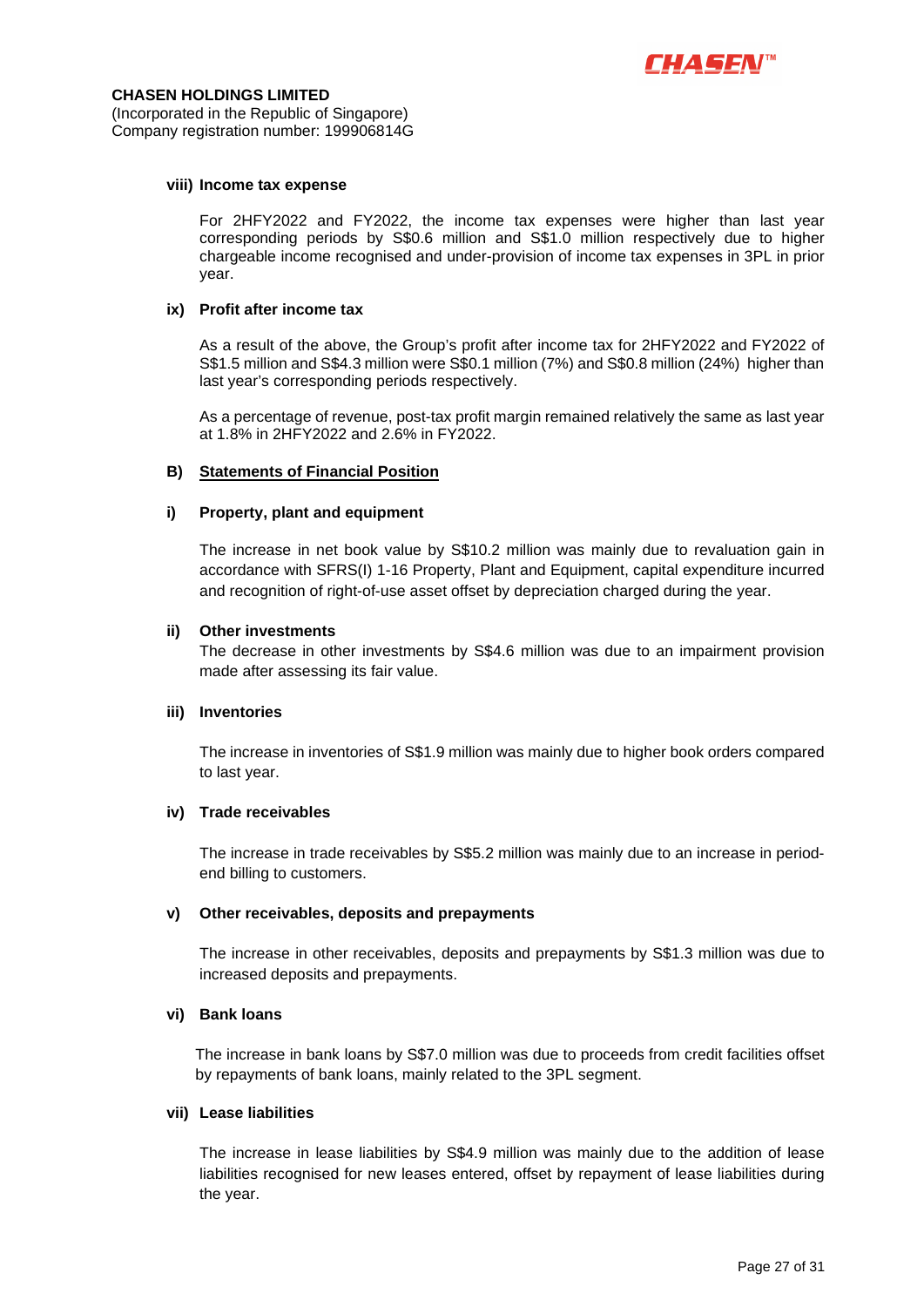

#### **viii) Other payables and accruals**

The increase in other payables and accruals by S\$0.5 million was due to increase in accruals.

#### **C) Consolidated Statement of Cash Flows**

The net cash generated from operating activities for FY2022 of S\$10.3 million was S\$10.8 million lower than last year. This was mainly due to the changes in working capital which resulted in lower net cash inflows from operating activities during the year.

For FY2022, the net cash used in investing activities was lower than the last year by S\$13.8 million mainly due to lower capital expenditure.

The net cash flows used in financing activities increased by S\$9.1 million as compared to last year mainly due to lower proceeds from bank loans.

Overall, the Group's cash and cash equivalent as at 31 March 2022 of S\$16.0 million was higher by S\$2.1 million as compared to 31 March 2021.

### **F7 Where a forecast, or a prospect statement, has been previously disclosed to shareholders, any variance between it and the actual results.**

The results are consistent with the commentary of the last period.

#### **F8 A commentary at the date of the announcement of the significant trends and competitive conditions of the industry in which the group operates and any known factors or events that may affect the group in the next reporting period and the next 12 months.**

While the Group has seen financial performance improve year-on-year, the operating environment is expected to become increasingly challenging. Headwinds such as rising operating costs due to rising interest rates, manpower constraints, as well as disruptions to business operations due to supply chain issues will impact business performance in the coming months and quarters.

For the Specialist Relocation segment, the TFT LCDs sector in the People's Republic of China ("PRC") is seeing an anticipated sectoral slowdown; travel restrictions due to the PRC's "Dynamic Zero" policy have also hampered movement of machines and manpower, resulting in project timelines being delayed. In response, the Group has commenced diversification plans into new industries such as the semiconductor and automotive segments as well as targeting the transition to OLED technology in the Display Panel sector in the PRC.

The Group has also been pursuing new opportunities to grow its Specialist Relocation services within the semiconductor and equipment manufacturer markets in Malaysia and Singapore, as well as the electronics industry in Vietnam. Chasen is also looking to diversify into the new transport business in the USA, adding further resilience to the business.

The Group is cautiously optimistic that business opportunities in the 3PL segment are expected to accelerate on the back of the growing semiconductor industry, components manufacturing and assembly as well as re-jigging of components and back-end assembly lines, in the region of operations. The demand for trucking, warehousing and forwarding services in the sector is expected to stay strong. To overcome disruptions in the PRC's border due to continuing COVID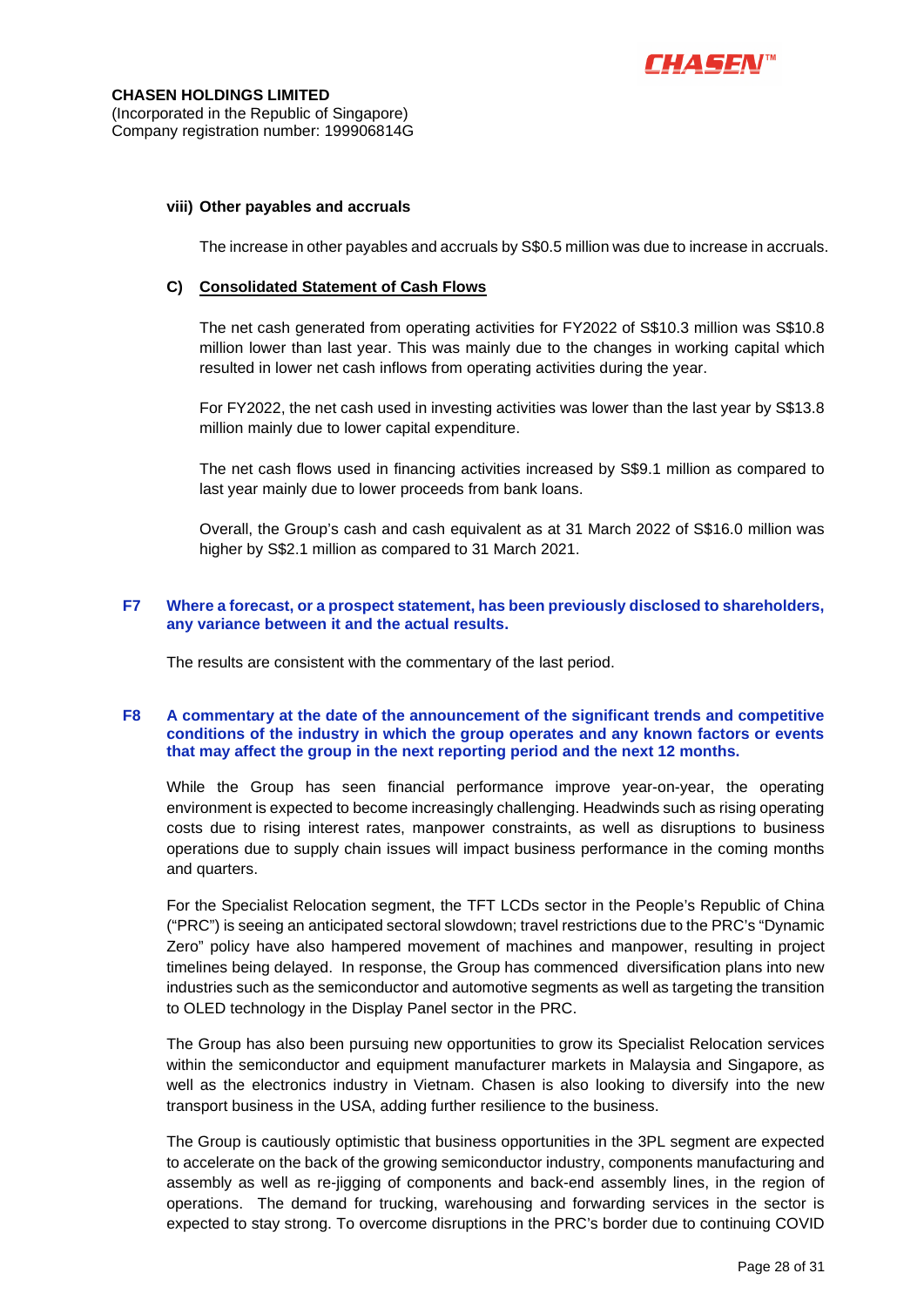

measures, the Group has been exploring rail transport as one of its short-term alternative options, and will look into integrating it into the Group's scope of service to drive revenue in the long term.

Customers continue to turn to cross-border land transportation, as air and sea freight remain volatile and costly amid increasing geopolitical tensions and conflicts. Chasen will continue to upgrade and enlarge its trucking fleet, while investing in new technologies to enhance our value proposition.

On the Technical & Engineering front, solar panel installation projects in Singapore continue to see strong demand from commercial players, and the Group intends to leverage its track record and innovative solutions to capture new projects and opportunities within the sector. That said, the sector continues to face increasing costs and manpower shortage.

On the outlook in the next few quarters, the macroeconomic and geopolitical landscapes look very challenging. The global economy is currently facing high inflation. Central banks are racing to raise rates to contain inflation on the back of stimulus in recent years in response to the pandemic. Now, geopolitical conflict in Europe has made it worse by disrupting energy supplies as well as food such as wheat and grains resulting in supply-side shock. These will impact businesses globally and regionally. However, the Group, in having overcome challenges faced during the pandemic, is better positioned and confident to navigate the tough environment ahead and will continue to work closely with customers, suppliers, partners and other stakeholders in the forward period.

### **F9 If a decision regarding dividend has been made:-**

**(a) Whether an interim (final) ordinary dividend has been declared (recommended); and** 

No.

**(b) (i) Amount per share …… cents** 

Nil

 **(ii) Previous corresponding period ….. cents** 

Nil

**(c) Whether the dividend is before tax, net of tax or tax exempt. If before tax or net of tax, state the tax rate and the country where the dividend is derived. (If the dividend is not taxable in the hands of shareholders, this must be stated).** 

Not applicable.

**(d) The date the dividend is payable.** 

Not applicable.

**(e) The date on which Registrable Transfers received by the company (up to 5.00 pm) will be registered before entitlements to the dividend are determined.** 

Not applicable.

### **F10 If no dividend has been declared(recommended), a statement to that effect and the reason(s) for the decision.**

No dividend has been declared/recommended for financial year ended 31 March 2022.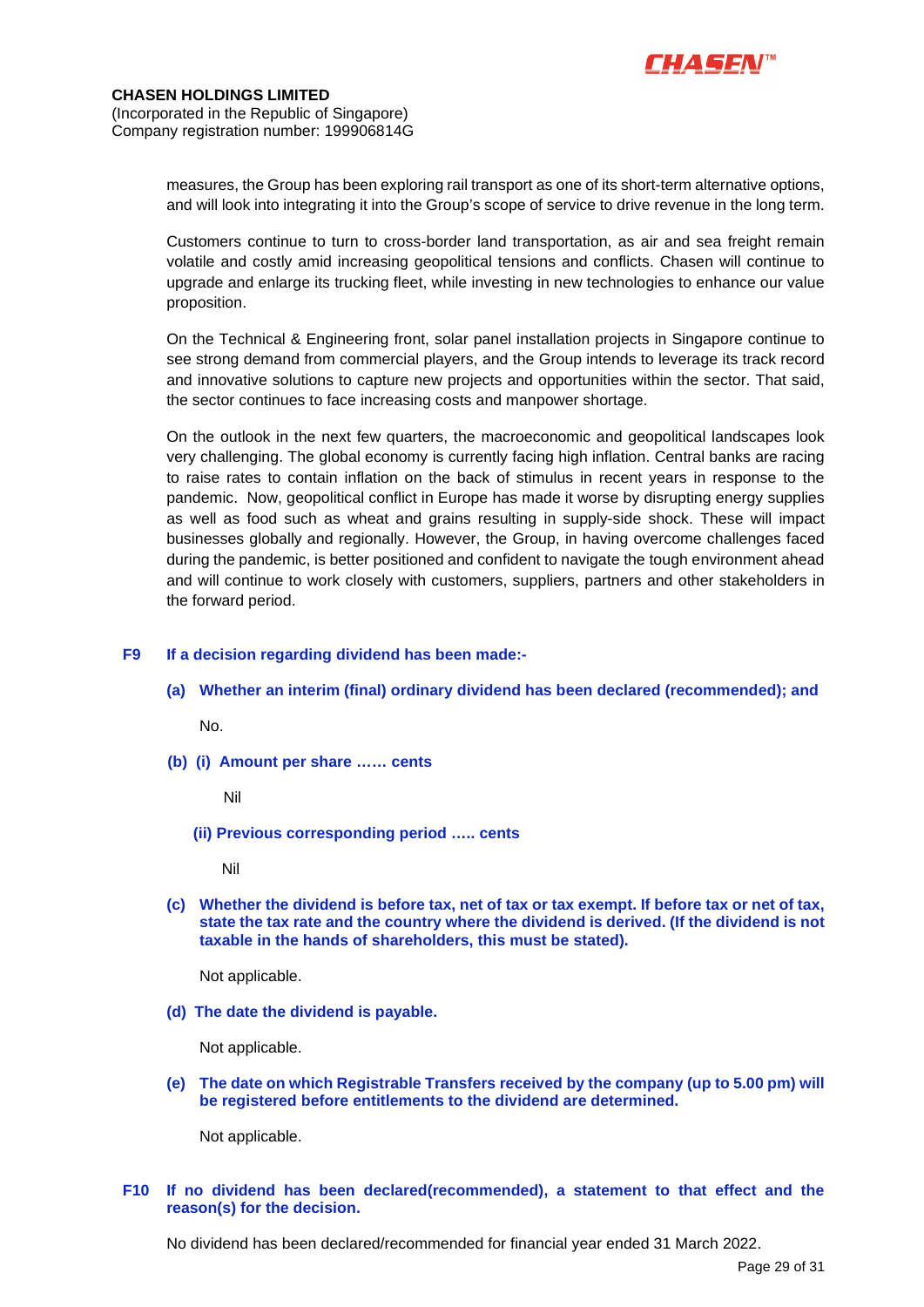

**F11 If the Group has obtained a general mandate from shareholders for Interested Person Transactions ("IPTs"), the aggregate value of such transactions as required under Rule 920(1)(a)(ii). If no IPT mandate has been obtained, a statement to that effect.** 

The Company has not obtained an IPTs general mandate at the General Meeting. There was no IPT exceeding S\$100,000 for the period under review.

**F12 Confirmation that the issuer has procured undertakings from all its directors and executive officers (in the format set out in Appendix 7.7) under Rule 720(1)** 

 The Company confirms that it has procured undertakings from all its directors and executive officers in the format set out in Appendix 7.7 pursuant to Rule 720(1) of the SGX-ST Listing Manual.

**F13 A breakdown of the total annual dividend (in dollar value) for the issuer's latest full year and its previous full year as follows: -** 

No dividend was declared for the financial year ended 31 March 2022 and 31 March 2021

**F14 Disclosure of person occupying a managerial position in the issuer or any of its principal subsidiaries who is a relative of a director or chief executive officer or substantial shareholder of the issuer pursuant to Rule 704(13) in the format below. If there are no such persons, the issuer must make an appropriate negative statement.** 

| <b>Name</b>              | Age | <b>Family relationship</b><br>with any director<br>and/or substantial<br>shareholder                                                                                                                                                                  | <b>Current position and</b><br>duties, and the year the<br>position was held                                                                                                                                               | <b>Details of</b><br>changes in<br>duties and<br>position held, if<br>any during the<br>year |
|--------------------------|-----|-------------------------------------------------------------------------------------------------------------------------------------------------------------------------------------------------------------------------------------------------------|----------------------------------------------------------------------------------------------------------------------------------------------------------------------------------------------------------------------------|----------------------------------------------------------------------------------------------|
| Cheong Tuck<br>Nang      | 50  | Spouse of Yap Beng<br>Geok, Dorothy, Head<br>of Corporate<br>Administration; son-in-<br>law of Yap Koon Bee<br>@ Louis Yap*,<br>substantial<br>shareholder of the<br>Company; and<br>brother-in-law of Siah<br>Boon Hock, Director<br>of the Company. | He is currently the General<br>Manager (PRC) of the<br>Group and is responsible<br>for the overall sales and<br>operational function of the<br>relocation business in the<br>PRC.                                          | None                                                                                         |
| Yap Beng Geok<br>Dorothy | 54  | Daughter of Yap Koon<br>Bee @ Louis Yap*,<br>substantial<br>shareholder of the<br>Company; and sister-<br>in-law of Siah Boon<br>Hock, Director of the<br>Company.                                                                                    | She is currently the Head<br>of Corporate<br>Administration of the<br>Group and is responsible<br>for the day-to-day<br>administrative workflow,<br>human resources matters<br>and general administration<br>of the Group. | None                                                                                         |

**\*** The Company's ordinary shares held by Mr Yap Koon Bee @ Louise Yap, the deceased substantial shareholder, are currently administered by the estate.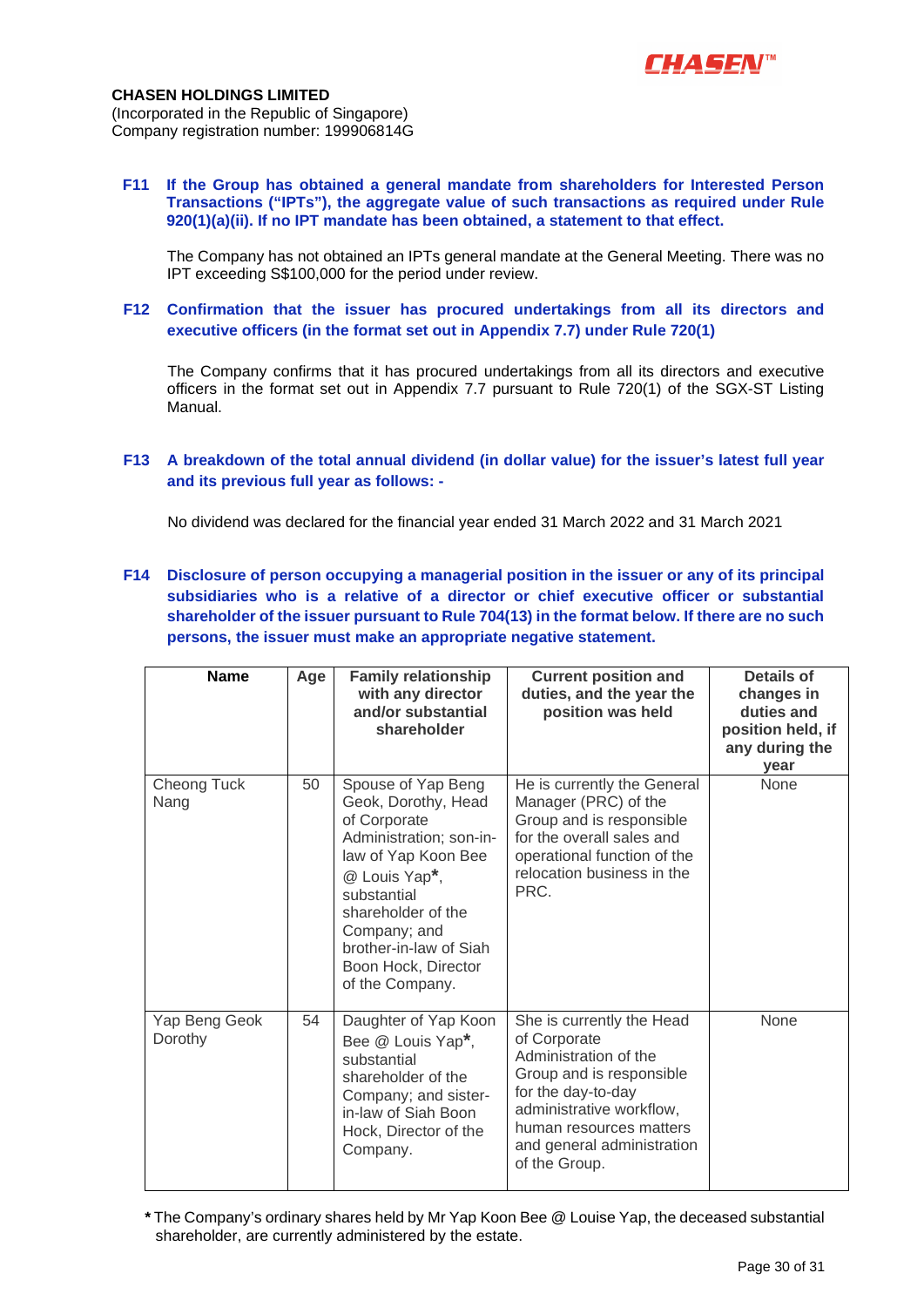

**CHASEN HOLDINGS LIMITED** (Incorporated in the Republic of Singapore) Company registration number: 199906814G

**BY ORDER OF THE BOARD** 

**Low Weng Fatt Managing Director and Chief Executive Officer 30 May 2022**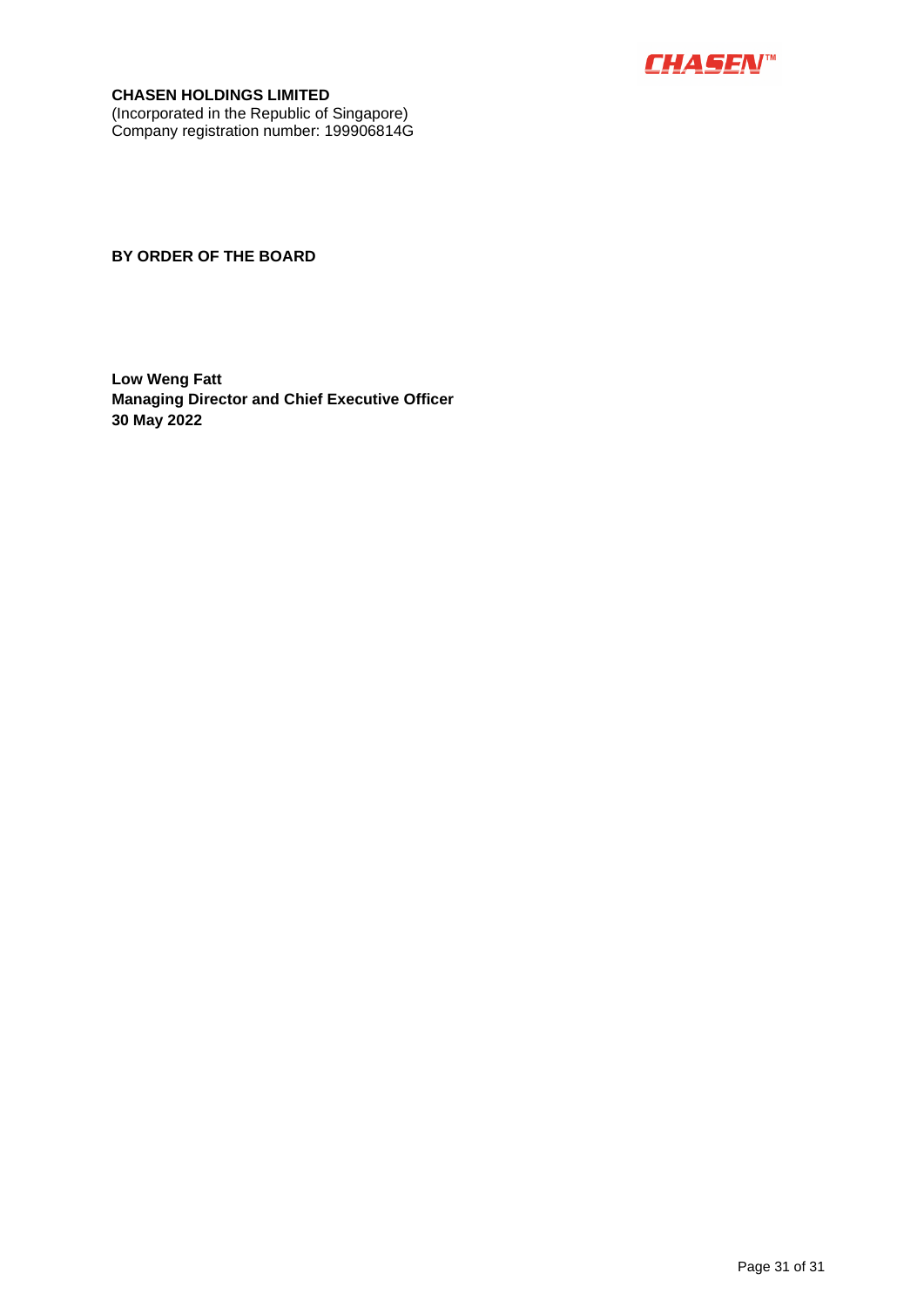

# **Media Release**

# **Chasen's FY2022 Profit Before Income Tax Increases 40% to S\$6.5 Million, Outpacing Revenue Growth; Secures Fresh Projects from All Business Segments Worth S\$14.5 Million**

- *Profit before tax increased from S\$4.6 million in FY2021, outpacing FY2022 revenue growth of 26%; FY2022 net profit rises 24% to S\$4.3 million from S\$3.4 million in FY2021*
- *3PL segment remained top revenue earner through increasing market share, as air and sea freight disruptions continued to lift demand for cross-border land transportation and warehousing*
- *Increase in FY2022 net profit after tax, rising 24% to S\$4.3 million from S\$3.4 million in FY2021*
- *Secures S\$14.6 million worth of fresh contracts in all three business segments*
- *Operating environment expected to become increasingly challenging as pandemic-related disruptions in the PRC hamper 3PL and Specialist Relocation operations amid manpower shortages, higher operating costs and interest rates*

| <b>S\$'000</b>                                               | 2H<br><b>FY2022</b> | 2H<br><b>FY2021</b> | <b>Change</b><br>(%)     | <b>FY2022</b> | <b>FY2021</b> | <b>Change</b><br>(%) |
|--------------------------------------------------------------|---------------------|---------------------|--------------------------|---------------|---------------|----------------------|
| <b>Revenue</b>                                               | 81,227              | 72,356              | 12                       | 165,194       | 130,723       | 26                   |
| <b>Gross Profit</b>                                          | 13,928              | 12,645              | 10                       | 29,092        | 24,259        | 20                   |
| <b>Gross Profit</b><br>Margin (%)                            | 17.1                | 17.5                | $(0.4)$ ppt <sup>*</sup> | 17.6          | 18.6          | $(1.0)$ ppt          |
| <b>Profit before</b><br><b>Income Tax</b>                    | 2,740               | 2,009               | 36                       | 6,483         | 4,630         | 40                   |
| <b>Net Profit After</b><br><b>Tax</b>                        | 1,494               | 1,402               | $\overline{7}$           | 4,252         | 3,442         | 24                   |
| <b>Fully Diluted</b><br><b>Earnings per</b><br>share (cents) | 0.39                | 0.17                | 124                      | 0.80          | 0.45          | 78                   |

*\*ppt: percentage points* 

**Singapore, 30 May 2022** – Chasen Holdings Limited ("**Chasen**" or "**the Group**") announced today that its profit before tax for the financial year ended 31 March 2022 ("**FY2022**") rose 40% to S\$6.5 million from S\$4.6 million a year ago, outpacing revenue growth amid continued disruptions to air and sea freight. The diversified logistics provider also reported fresh project wins totalling S\$14.5 million.

All three business segments of SGX Mainboard-listed Chasen recorded better performance, lifting revenue for the six months ended 31 March 2022 ("**2H FY2022**") and FY2022 by 12% and 26%, respectively, to S\$81.2 million and S\$165.2 million, respectively, compared to S\$72.4 million and S\$130.7 million, respectively, a year ago.

The Third Party Logistics ("**3PL**") segment continued to gain market share through warehousing and fixed asset investments to build its trucking fleet capacity. This segment has won over more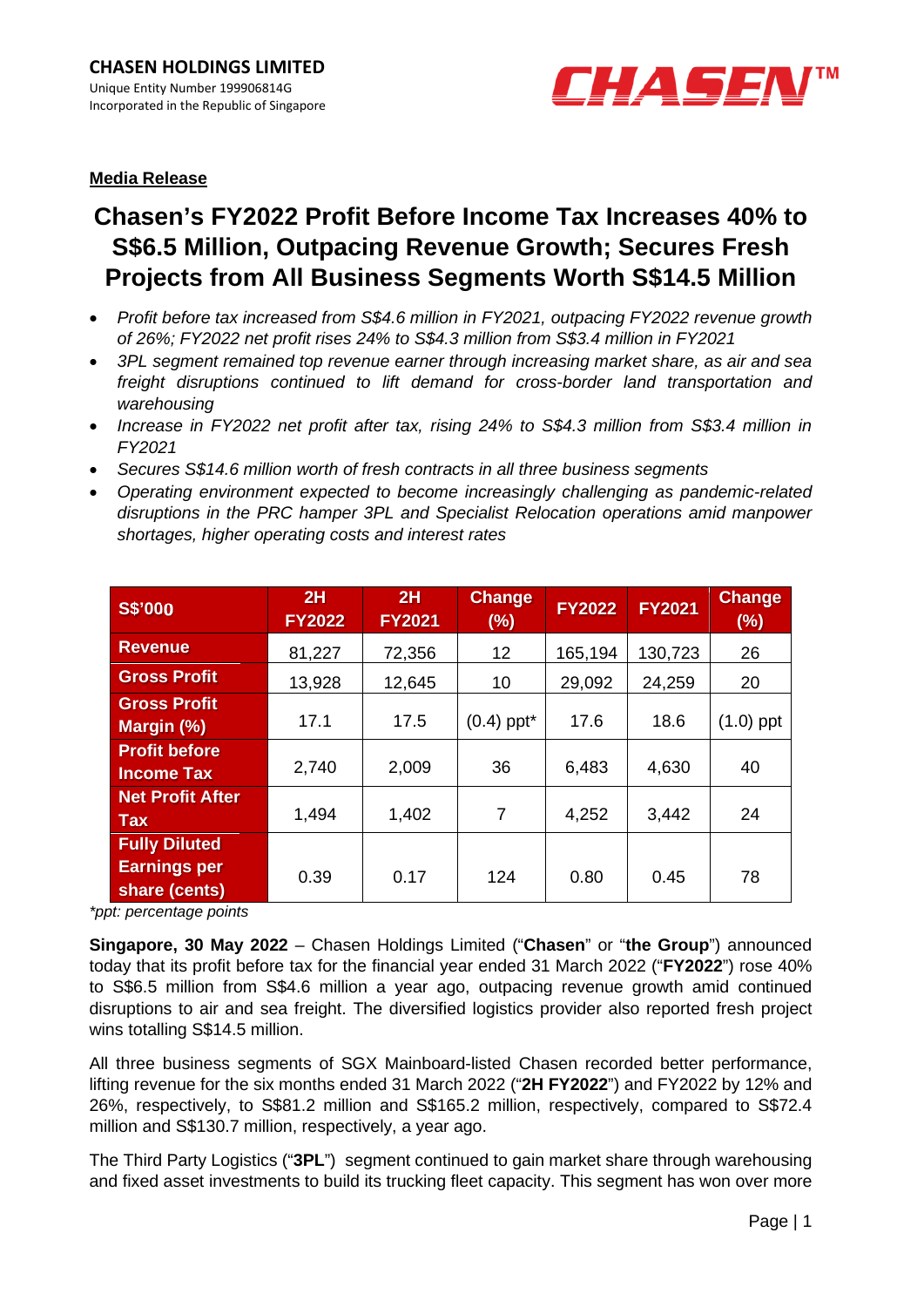

customers for its cross-border land transportation services, which have been less affected by the pandemic compared to air and sea freight operators.

The Specialist Relocation and Technical & Engineering ("**T&E**") divisions also recorded higher revenue as projects secured earlier in the year were executed.

In line with higher revenue, gross profit for 2H FY2022 rose 10% to S\$13.9 million from S\$12.6 million, while FY2022 gross profit increased 20% to S\$29.1 million from S\$24.3 million in FY2021. It recorded gross profit margin of 17.1% for 2H FY2022 and 17.6% for FY2022 (2HFY2021: 17.5%; FY2022: 18.6%).

Net profit for FY2022 increased 24% to S\$4.3 million from S\$3.4 million in FY2021, underscoring the Group's resilience amid the challenges of the pandemic.

Fully diluted earnings per share for FY2022 amounted to 0.80 Singapore cent, 78% higher compared to 0.45 Singapore cent. Net asset value per share increased to 16.7 Singapore cents as of 31 March 2022 from 15.8 Singapore cents as at 31 March 2021.

Chasen recorded an increase in property, plant and equipment of S\$10.2 million, mainly due to revaluation gain in accordance with the *Singapore Financial Reporting Standards (SFRS(I)) 1-16 Property, Plant and Equipment*, capital expenditure incurred, as well as recognition of right-ofuse asset offset by depreciation charged during the year.

The Group has strengthened its balance sheet, with cash and cash equivalent increasing to S\$16.0 million as at 31 March 2022 from S\$13.9 million as at 31 March 2021.

The Group has been gaining momentum on its strategies to recover from the pandemic, and continues to build up its book orders. Subsequent to the end of FY2022, the Specialist Relocation, 3PL and T&E segments secured fresh projects of S\$6.7 million, S\$6.3 million and S\$1.5 million, respectively.

The Specialist Relocation division secured projects to relocate laboratory equipment in Penang, Malaysia worth RM1.0 million (S\$0.3 million) and to move-in machinery for a solar panel manufacturer in Ho Chi Minh City, Vietnam, worth US\$0.37 million (S\$0.5 million). In Singapore, it also commenced a move-in/out project for a fabless semi-conductor manufacturer based in Taiwan and South Korea worth US\$0.78 million (S\$1.1 million), as well as a relocation project for a Singapore-based electronics manufacturer valued at S\$0.2 million.

Meanwhile, Chasen (Chuzhou) Hi-Tech Machinery Services, the Group's subsidiary in the People's Republic of China ("**PRC**") has secured a RMB21.7 million (S\$4.6 million) project for an 8.5<sup>th</sup> Generation TFT LCD production line expansion in Guangzhou that commenced in March 2022.

The 3PL segment secured several contracts in Malaysia through its subsidiary, City Zone Express Sdn Bhd – a RM9.0 million (S\$2.8 million) air-conditioned warehousing project spanning three years, one-year warehousing contracts in Penang and Johor amounting to RM8.8 million (S\$2.7 million), and a trucking contract between Malaysia and Singapore worth RM1.2 million (S\$0.4 million). In Singapore, this segment secured a project for warehousing, delivery and installation of people mover facility for two buildings worth S\$0.4 million.

Hup Lian Engineering, Chasen's T&E subsidiary, secured a S\$1.5 million solar panel installation project for six commercial buildings in Singapore. It follows earlier wins to install solar panels for 180 public housing blocks and four commercial buildings. To date it has secured projects for eight commercial buildings.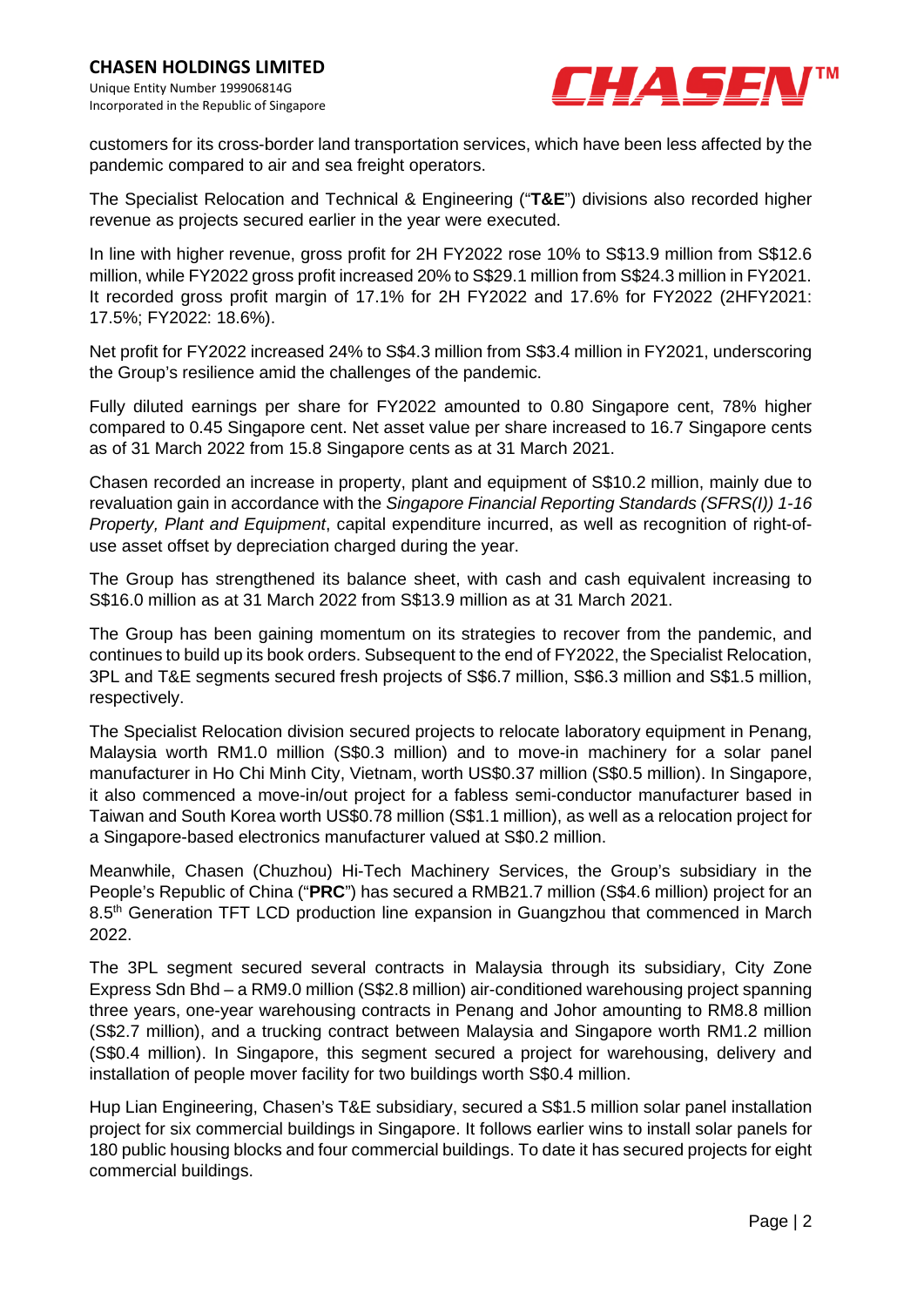

Looking ahead, the Group expects the operating environment to be increasingly challenging. While travel restrictions have eased across Southeast Asia, the "Dynamic Zero" policy in several major cities in PRC has led to delays in Specialist Relocation project timelines and disrupted 3PL cross-border trucking operations. At the same time, economic headwinds such as rising operating costs, interest rates and manpower shortages may also compress margins.

To mitigate the slowdown in the TFT LCD sector in the PRC, the Specialist Relocation segment is diversifying into the semiconductor and automotive sectors as well as equipment manufacturer and back-end assembly markets in Malaysia and Singapore, including the electronics industry in Vietnam.

For 3PL, the Group intends to offer trucking, warehousing and forwarding services to support the growing semiconductor industry. To overcome border closures in the PRC, the Group has been seeking alternative options, such as rail transport to complement and ease the choke points of the road operations, while upgrading and enlarging its trucking fleet.

Despite rising costs and manpower shortages in Singapore, the T&E segment continues to see strong demand for the installation of solar panels on rooftops of commercial buildings. Chasen intends to leverage its deep domain knowledge and track record to capture new projects and opportunities amid the increasing adoption of renewable energy.

Mr Low Weng Fatt, Chasen's Managing Director and CEO, said, *"Despite the challenging environment, Chasen has remained resilient and improved its financial performance. We will redouble efforts to seek new opportunities, and will continue to sharpen our competitive edge in the 3PL and Specialist Relocation segments to maintain a healthy flow of projects to continue delivering value to our shareholders."*

**– End –** 

### **Media & Investor Contact Information**

WeR1 Consultants Pte Ltd 1 Raffles Place #02-01, One Raffles Place Mall Suite 332 Singapore 048616 Tel: (65) 6721 7161 Isaac Tang: chasen@wer1.net

### **About Chasen Holdings Limited** (Bloomberg: CHLD:SP; Reuters: CHHL.SI)

Chasen Holdings Limited is an SGX Mainboard-listed investment holding company with subsidiaries offering one-stop integrated solutions in Specialist Relocation services, Technical & Engineering services and Third-Party Logistics management and last mile services.

Headquartered in Singapore with operations in Malaysia, Vietnam, the People's Republic of China, Thailand, the U.S. and Singapore, the broadly diversified Group serves global customers